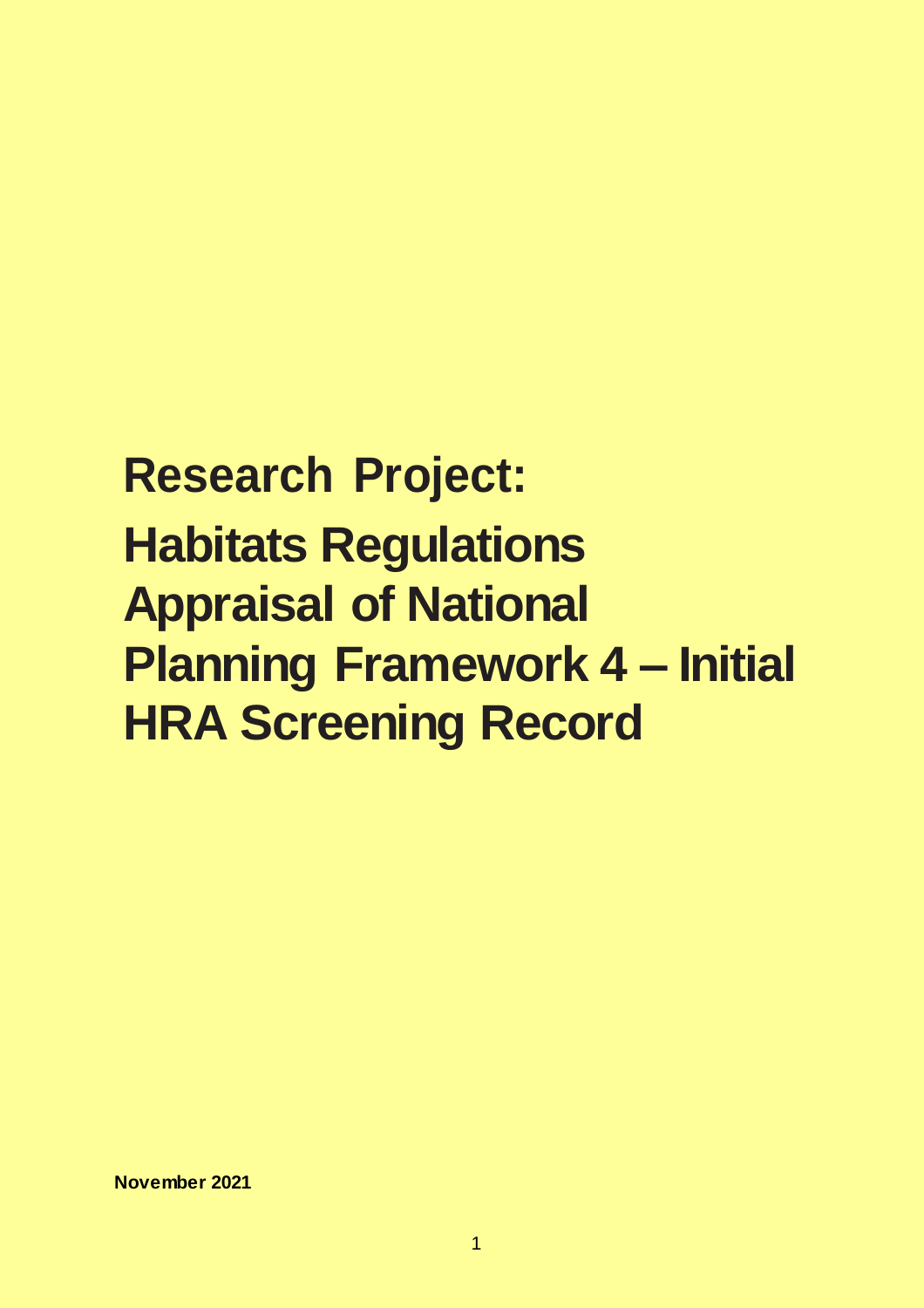Report prepared by: AECOM 1 Tanfield **Edinburgh** EH3 5DA

The opinions expressed in this report are those of the author.

Report commissioned by:

Planning and Architecture Division Area 2F South Victoria Quay **Edinburgh** EH6 6QQ

e-mail: chief.planner@gov.scot web: http://www.gov.scot/Topics/Built-Environment/planning

© Crown Copyright 2021

Applications for reproduction of any part of this publication should be addressed to: Planning and Architecture Division, Directorate for Local Government and Communities, Area 2H (South) Victoria Quay, Edinburgh, EH6 6QQ

This report is published electronically to limit the use of paper, but photocopies will be provided on request to Planning and Architecture Division.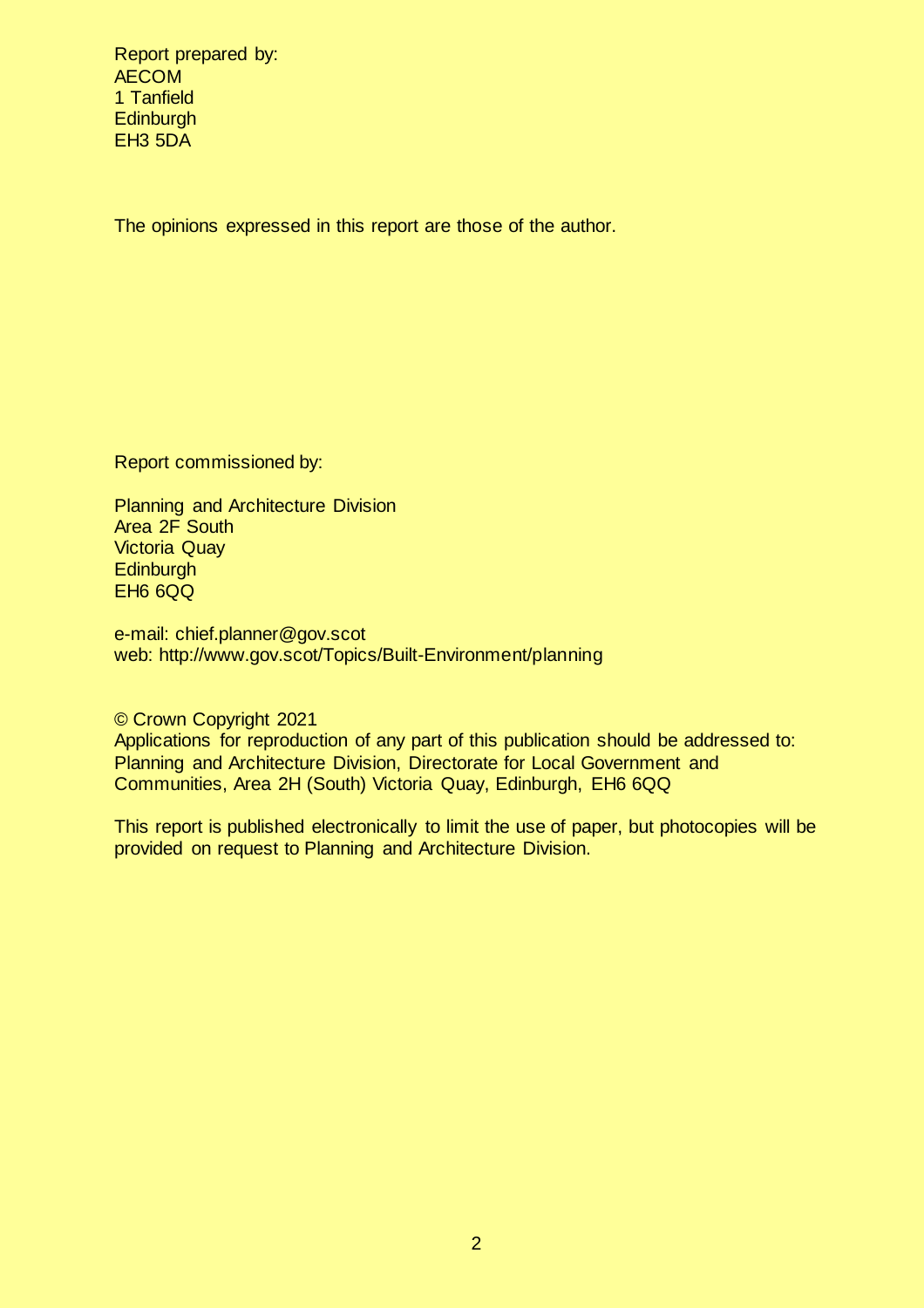# **Contents**

| <b>Executive Summary</b> |                              | $\overline{4}$ |
|--------------------------|------------------------------|----------------|
| $\mathbf 1$ .            | Introduction                 | $\overline{7}$ |
| 2.                       | The HRA Process              | 11             |
| 3.                       | Methodology                  | 14             |
| $\overline{4}$ .         | <b>HRA Screening Results</b> | 23             |
| 5.                       | <b>Conclusions</b>           | 33             |
| 6.                       | <b>References</b>            | 34             |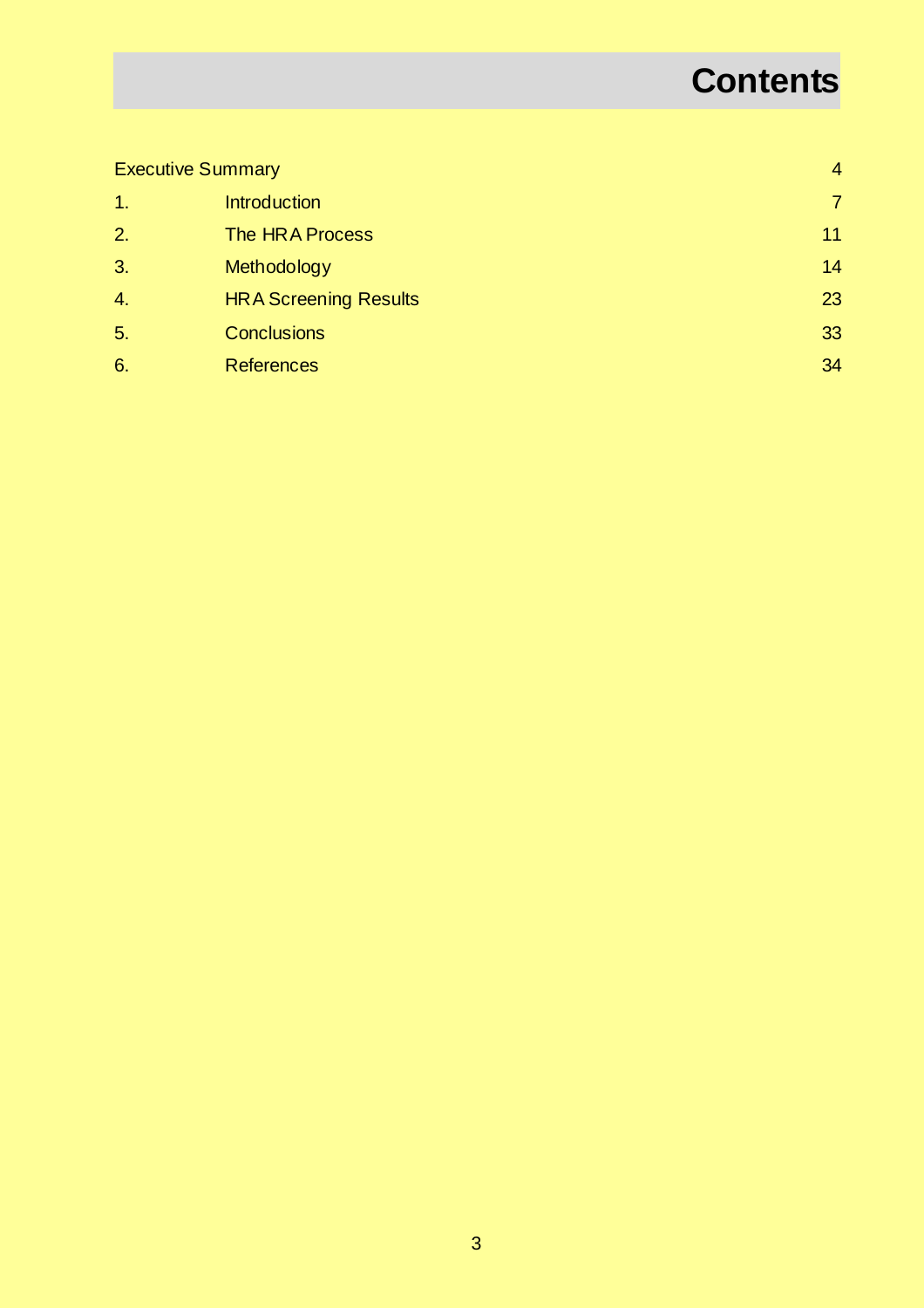## **Executive Summary**

<span id="page-3-0"></span>1 National Planning Framework 4 (NPF4) will be a long-term spatial plan to 2045 that sets out where development and infrastructure will be needed to support sustainable and inclusive growth. It will guide spatial development, set out Scotland's national planning policies, and highlight regional spatial priorities. NPF4 will incorporate Scottish Planning Policy, so that spatial and thematic planning policies will be addressed in one place. It will have the status of development plan for planning purposes. This is a change to the previous position and will mean that its policies should inform day to day decision making as decisions in the planning system are made on the basis of the development plan for the area.

2 In addition, NPF4 will designate as 'National Developments' certain developments or classes of development for which Scottish Ministers have established the need in principle. The National Developments as set out in the draft NPF4 are as follows:

- 1. Central Scotland Green Network
- 2. National Walking, Cycling and Wheeling Network
- 3. Urban Mass/Rapid Transit Network
- 4. Urban Sustainable, Blue and Green Drainage Solutions
- 5. Circular Economy Materials Management Facilities
- 6. Digital Fibre Network
- 7. Islands Hub for Net Zero
- 8. Industrial Green Transition Zones
- 9. Pumped Hydro Storage
- 10. Hunterston Strategic Asset
- 11. Chapelcross Power Station Redevelopment
- 12. Strategic Renewable Electricity Generation and Transmission **Infrastructure**
- 13. High Speed Rail
- 14. Clyde Mission
- 15. Aberdeen Harbour
- 16. Dundee Waterfront
- 17. Edinburgh Waterfront
- 18. Stranraer Gateway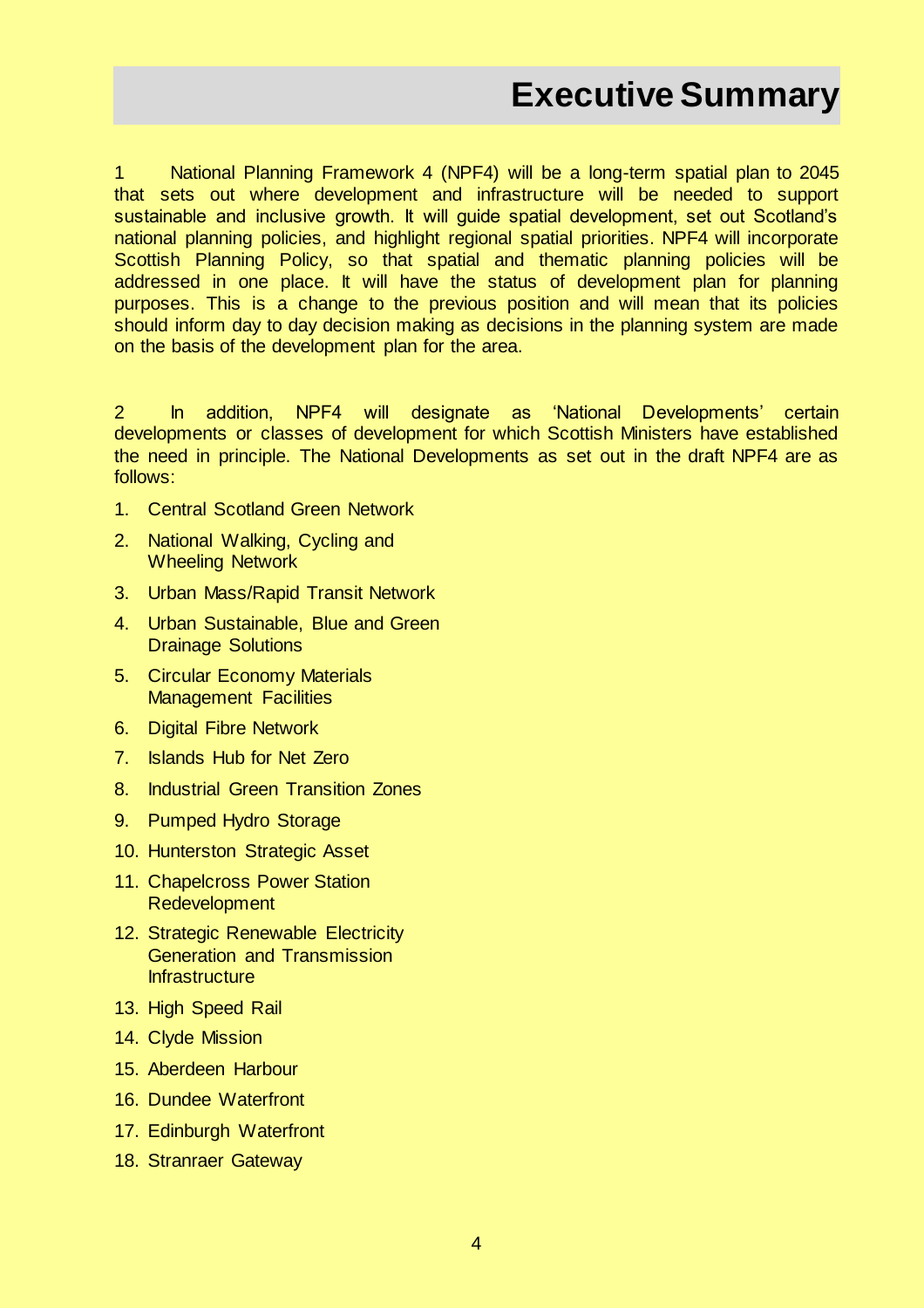3 In compliance with the Conservation (Natural Habitats, &c.) Regulations 1994 (as amended), more commonly known as the 'Habitats Regulations', NPF4 is the subject of a Habitats Regulations Appraisal (HRA). The aim of the HRA is to establish whether the adoption of NPF4, including its spatial and thematic policies and National Developments, could result in adverse effects on the integrity of any 'European sites', either alone or in combination with other plans and projects.

4 To date, the following HRA work has been completed:

- **the methodology to be adopted during the HRA of NPF4 was set out in the** *Habitats Regulations Appraisal of National Planning Framework 4 – HRA Methodology*, and
- a baseline data gathering exercise was completed and is reported in the *Habitats Regulations Appraisal of National Planning Framework 4 – Baseline Information Report*.

5 The next stage in the HRA process is to determine whether there may be likely significant effects from NPF4 on any European sites. This is often referred to as 'HRA screening' or the 'test of likely significant effects'. The purpose of HRA screening is to determine, in view of best available scientific knowledge, whether a plan (or project), either alone or in combination with other plans or projects, could have likely significant effects on the qualifying features of a European site. In relation to NPF4, the objective is therefore to 'screen out' those elements of the Plan – including policies and National Developments – for which it can be stated, without any detailed appraisal, that significant effects are unlikely on any European site. Where likely significant effects are identified, or if there is reasonable scientific doubt, then a policy or National Development is 'screened in' and the next stage in the process must be initiated and a detailed appropriate assessment undertaken.

6 This HRA Screening Record sets out the methods adopted to test the draft NPF4 for likely significant effects on the qualifying features of European sites. It considers all European sites in Scotland, as well as those in the north of England and Northern Ireland for which there may be impact pathways linking NPF4 to the qualifying features.

7 No likely significant effects were identified from the draft spatial strategy or planning policies. Although there are numerous policies which promote or support types of development that have the potential to result in likely significant effects, the policies themselves do not make specific allocations or commitments to a specific quantum or location of such development. As such, the policies are unable to result in any likely significant effects on European sites. The draft spatial strategy and National Planning Policy elements of NPF4 have therefore been screened out of further assessment.

8 Based on the list of 18 National Developments, likely significant effects have been excluded for 7, and these are therefore screened out of further assessment. These are:

- **EXEC** Central Scotland Green Network
- **E** National Walking, Cycling and Wheeling Network
- **Urban Mass/Rapid Transit Networks**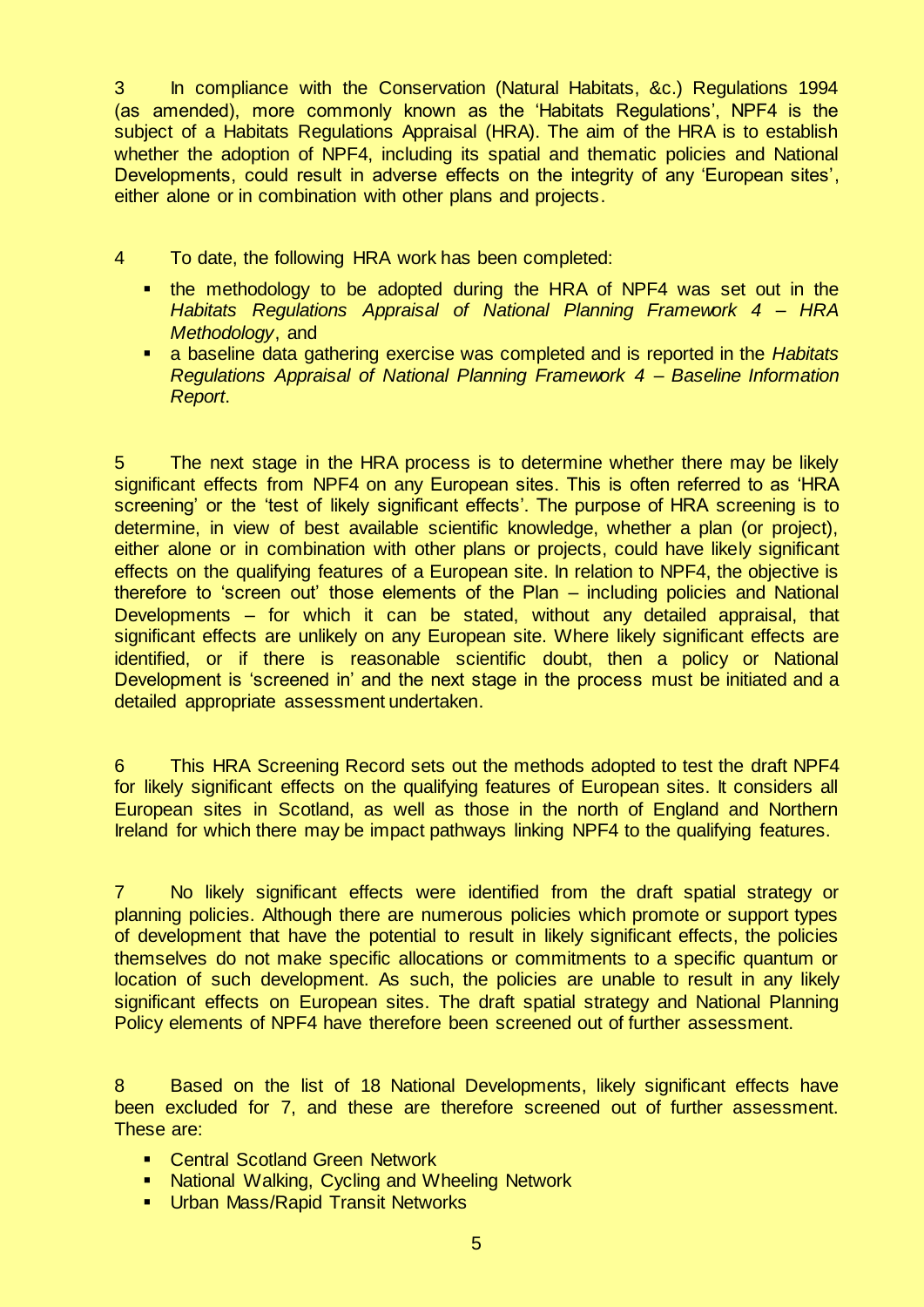- **Urban Sustainable, Blue and Green Drainage Solutions**
- **EXECT** Circular Economy Materials Management Facilities
- **Digital Fibre Network.**
- **Strategic Renewable Electricity Generation and Transmission Infrastructure.**

9 No likely significant effects have been identified from these National Developments on any European sites, either alone or in-combination with other plans or projects. This is because they are: a) environmentally positive, b) because they lack clear spatial definition and cannot therefore be assessed, or c) because there are no realistic pathways for any identified impacts to significantly affect the qualifying features of any European site. These National Developments will not therefore be taken forward to the appropriate assessment.

10 Likely significant effects could not be dismissed for the remaining National Developments. These have therefore been screened in and must be subject to further appraisal as part of the appropriate assessment stage of the HRA. At this stage, consideration can be given to the requirement for mitigation to ensure that the projects brought forward under these National Developments do not adversely affect the integrity of any European sites.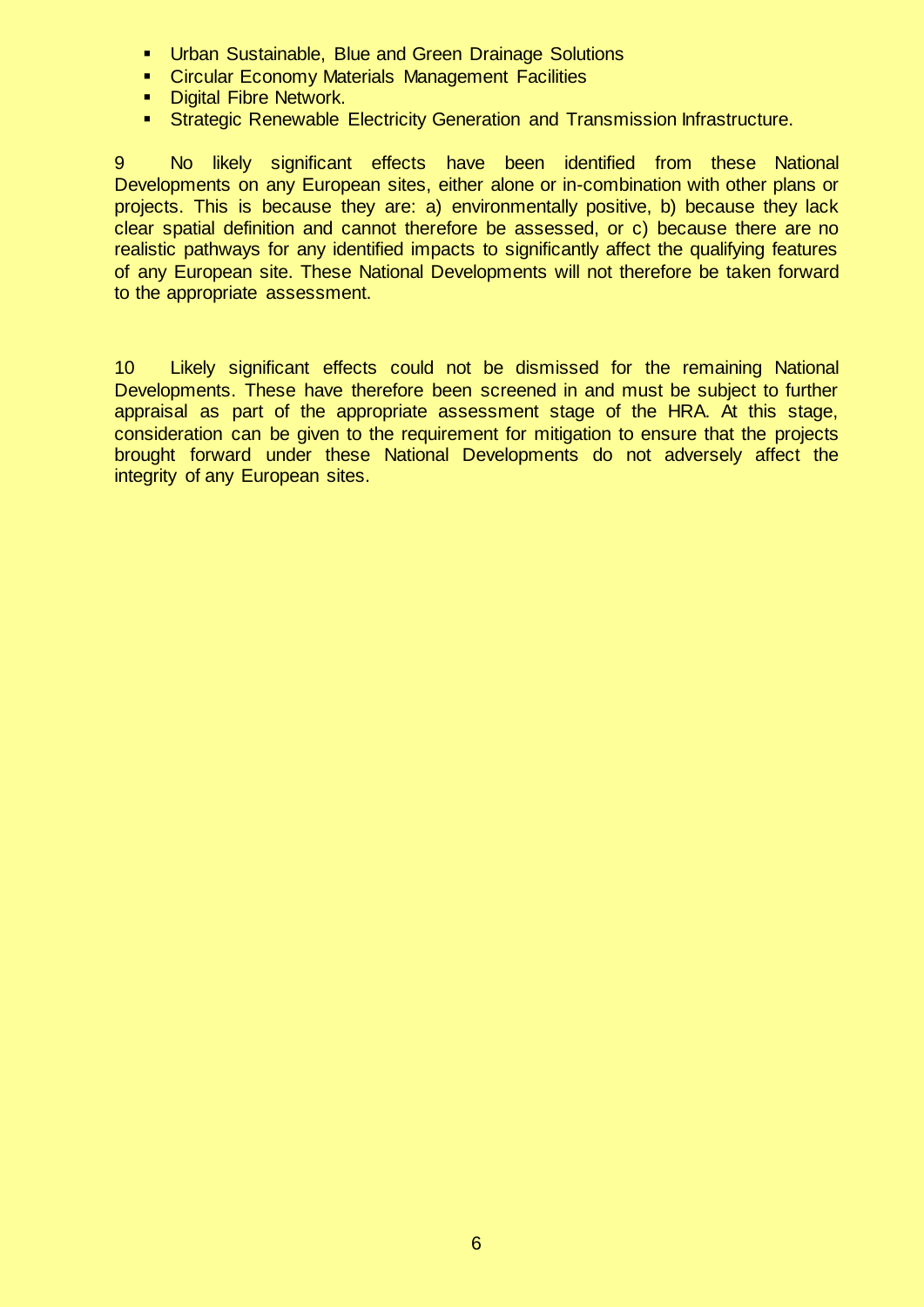# **1. Introduction**

#### <span id="page-6-0"></span>**Overview of National Planning Framework 4**

- 1.1 National Planning Framework 4 (NPF4) will be a long-term spatial plan to 2045 that sets out where development and infrastructure will be needed to support sustainable and inclusive growth. It will guide spatial development, set out Scotland's national planning policies, and highlight regional spatial priorities. NPF4 will incorporate Scottish Planning Policy, so that spatial and thematic planning policies will be addressed in one place. It will have the status of development plan for planning purposes. This is a change to the previous position and will mean that its policies should inform day to day decision making as decisions in the planning system are made on the basis of the development plan for the area.
- 1.2 NPF4 will be very different to the previous National Planning Framework 3 (NPF3), with a longer time horizon to 2045, fuller regional coverage and improved alignment with wider programmes and strategies, including on infrastructure, climate change and economic investment. NPF4 will also take into account indicative regional spatial strategies which will be prepared by local authorities.
- 1.3 NPF4 will address the following high-level outcomes:
	- meeting the housing needs of people living in Scotland including, in particular, the housing needs for older people and disabled people
	- **EXT** improving the health and well-being of people living in Scotland
	- **EXECTE increasing the population of rural areas of Scotland**
	- improving equality and eliminating discrimination
	- meeting any targets relating to the reduction of emission of greenhouse gases, and
	- securing positive effects for biodiversity.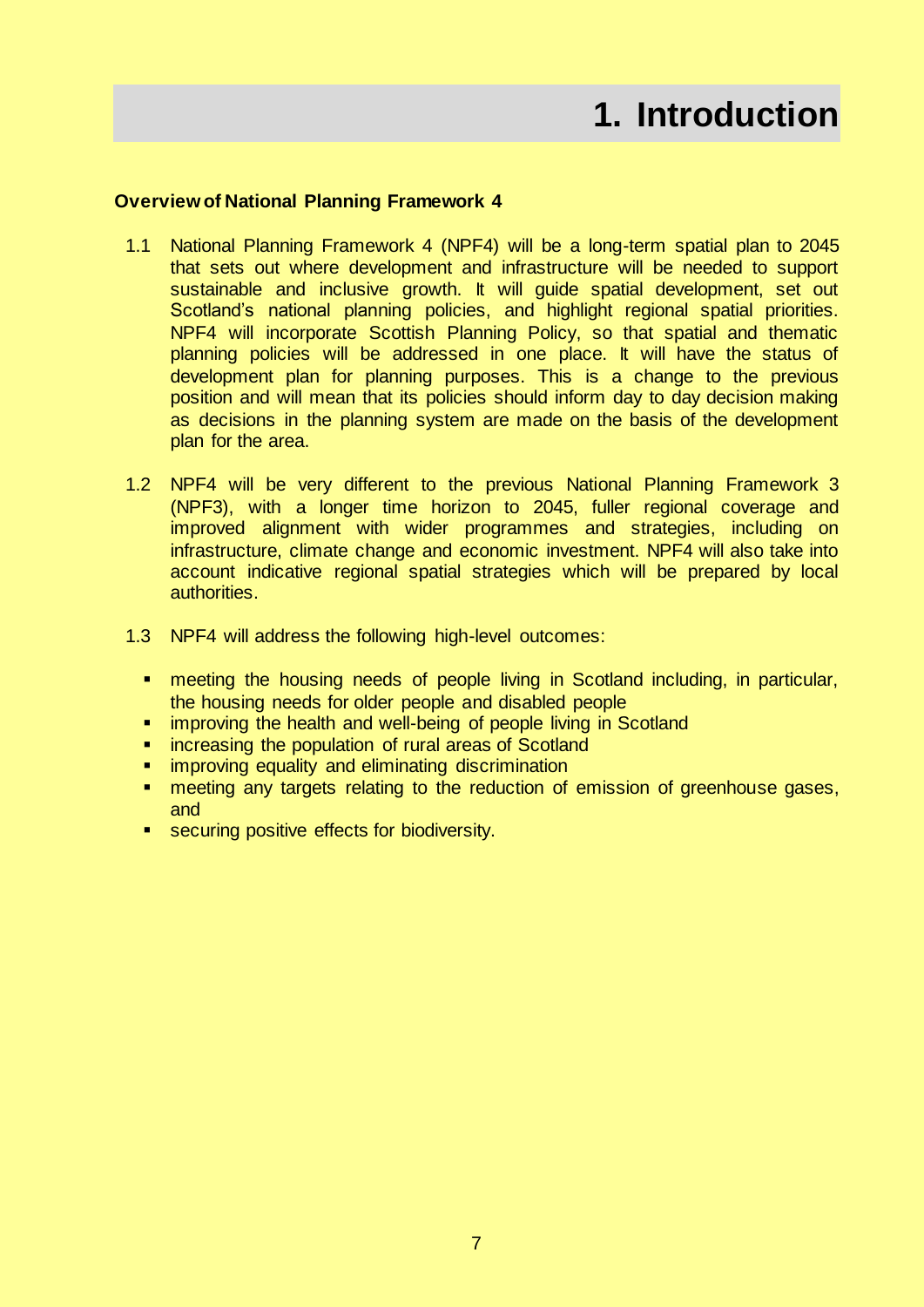- 1.4 In addition, NPF4 will designate as 'National Developments' certain developments or classes of development for which Scottish Ministers have established the need in principle. The National Developments are as follows:
- 1. Central Scotland Green Network
- 2. National Walking, Cycling and Wheeling Network
- 3. Urban Mass/Rapid Transit Network
- 4. Urban Sustainable, Blue and Green Drainage Solutions
- 5. Circular Economy Materials Management Facilities
- 6. Digital Fibre Network
- 7. Islands Hub for Net Zero
- 8. Industrial Green Transition Zones
- 9. Pumped Hydro Storage
- 10. Hunterston Strategic Asset
- 11. Chapelcross Power Station Redevelopment
- 12. Strategic Renewable Electricity Generation and Transmission Infrastructure
- 13. High Speed Rail
- 14. Clyde Mission
- 15. Aberdeen Harbour
- 16. Dundee Waterfront
- 17. Edinburgh Waterfront
- 18. Stranraer Gateway

#### **The Habitats Regulations**

- 1.5 Under the Habitats Regulations<sup>1</sup>, a network of sites has been designated across Scotland and its marine environment for the purposes of nature conservation. This network comprises sites known as Special Areas of Conservation (SAC) and Special Protection Areas (SPA). SACs are designated for the protection of habitats and non-avian animal species of conservation concern. SPAs are designated to protect rare or vulnerable species of bird, as well as all regularly occurring migratory bird species.
- 1.6 Prior to the UK's exit from the European Union (EU), Scotland's SACs and SPAs were part of a wider European network of such sites known as the 'Natura 2000 network'. They were consequently referred to as 'European sites'. Now that the UK has left the EU, Scotland's SACs and SPAs are no longer part of the Natura 2000 network but form a part of a UK-wide network of designated sites referred to as the 'UK site network'. However, it is current Scottish Government policy to

<sup>&</sup>lt;sup>1</sup> The Conservation (Natural Habitats, &c.) Regulations 1994 (as amended), more commonly referred to as the 'Habitats Regulations'.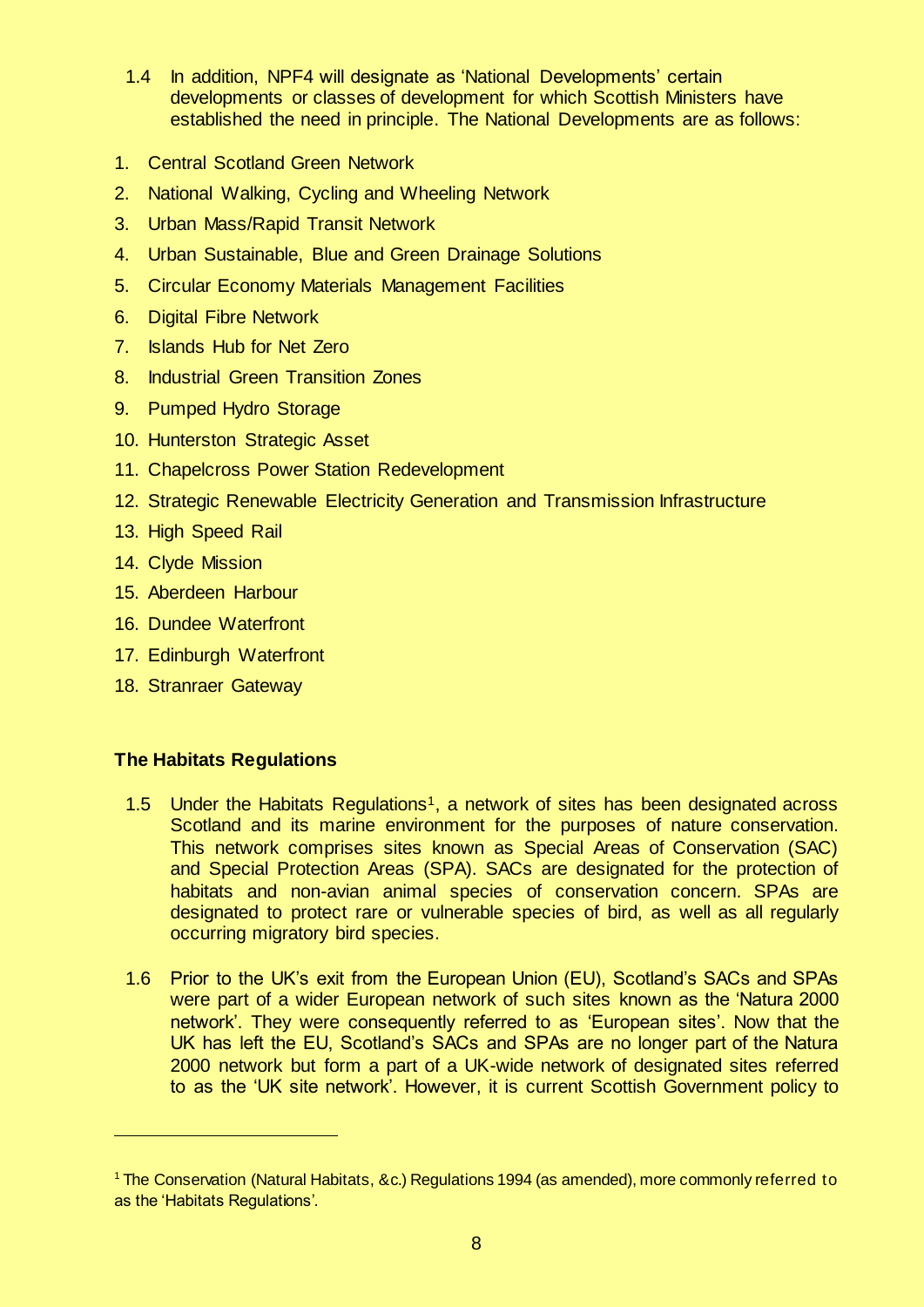retain the term 'European site' to refer collectively to SACs and SPAs (including any which are designated following the UK's exit from the EU).

- 1.7 The Habitats Regulations or, for reserved matters, the Conservation of Habitats and Species Regulations 2017 (as amended), require that any development plan or proposal which is not directly connected with or necessary to the conservation of a European site, and which is likely to have a significant effect on such as site, must be subject to an 'appropriate assessment' of the implications for the conservation objectives of that site. Generally, such plans or proposals may only be approved if the 'competent authority' has ascertained, by means of an appropriate assessment, that there will be no adverse effect on the integrity of the European site(s).
- 1.8 The procedure to be applied is known as 'Habitats Regulations Appraisal'  $(HRA)<sup>2</sup>$ .
- 1.9 In addition to fully designated European sites, the Habitats Regulations also apply to those sites in the earlier stages of the designation process and which are referred to as 'candidate' or 'proposed' European sites.
- 1.10 For the purposes of this HRA we have also given consideration to Wetlands of International Importance (more commonly known as 'Ramsar sites').
- 1.11 For the remainder of this document, the term 'European site' is therefore used to refer to fully designated SACs, SPAs and Ramsar sites as well as candidate or proposed European sites.
- 1.12 Since NPF4 constitutes a 'plan' within the meaning of the Habitats Regulations, it is necessary for a HRA to be completed. This will seek to establish whether the adoption of NPF4, including its spatial and thematic policies, could result in adverse effects on the integrity of any of Scotland's European sites.

#### **HRA Work Completed to Date**

- 1.13 AECOM was appointed by Scottish Government to conduct the HRA of NPF4. Prior to the preparation of this document, the following work was carried out as part of the HRA process:
	- **the methodology to be adopted during the HRA of NPF4 was set out in the** *Habitats Regulations Appraisal of National Planning Framework 4 – HRA Methodology* (AECOM, 2020a). The methods were submitted to the NPF4 HRA Steering Group, comprising representatives from Scottish Government and NatureScot (formerly Scottish Natural Heritage (SNH)), and were agreed by all parties, and

 $^{\text{2}}$  In the past, the term 'appropriate assessment' has been used to describe both the overall process and a particular stage of that process. The term 'Habitat Regulations Appraisal' has come into use in order to refer to the process that leads to an appropriate assessment, thus avoiding confusion. Throughout this document, HRA is used to refer to the overall procedure required by the Habitats Regulations.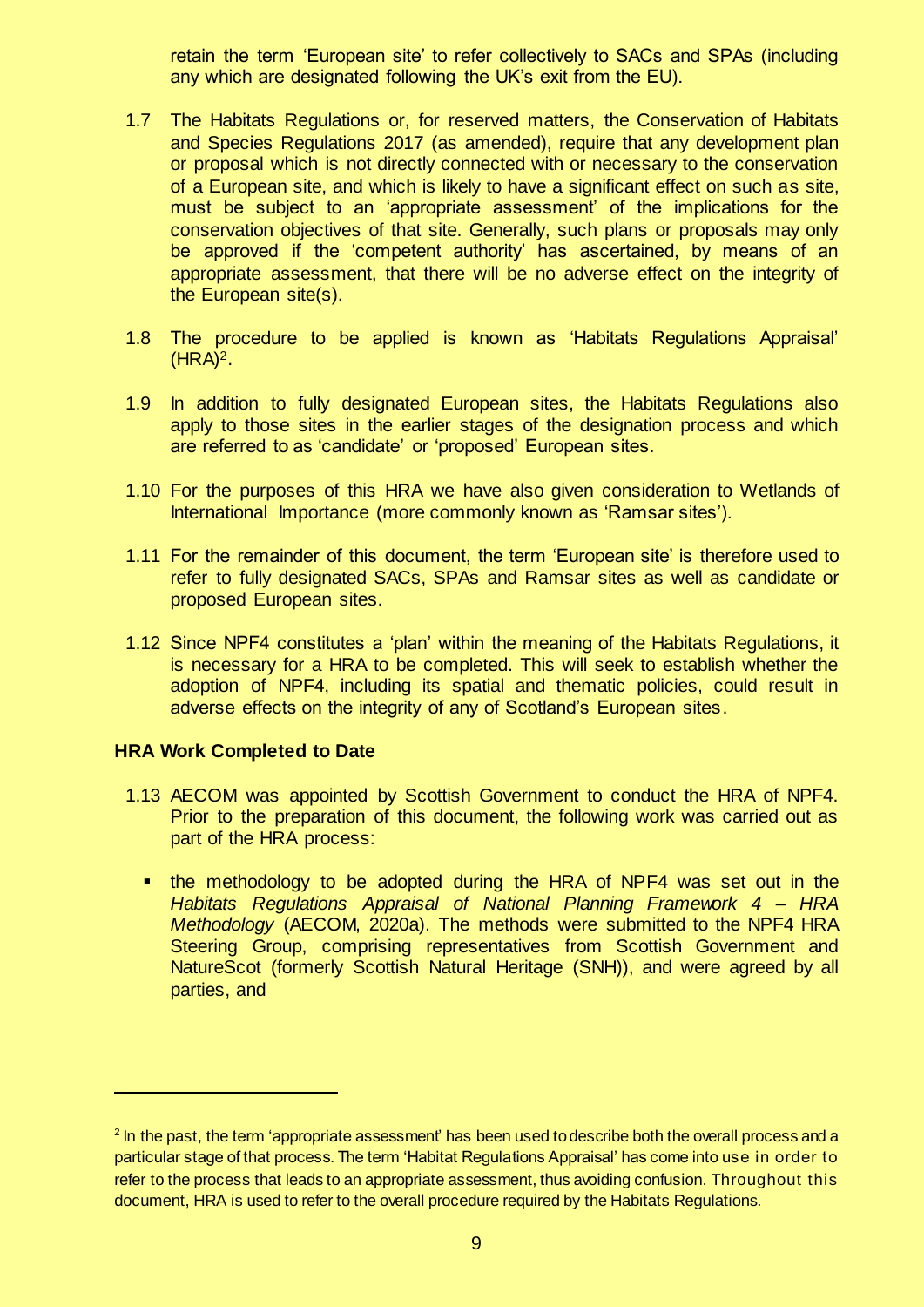- a baseline data gathering exercise was completed and is reported in the *Habitats Regulations Appraisal of National Planning Framework 4 – Baseline Information Report* (AECOM, 2020b). As part of this exercise, the following information was collected:
	- ❖ all European sites designated since the publication of NPF3
	- ❖ any changes to European sites included in the HRA of NPF3 which have been made since its publication (e.g. changes to their conservation objectives, changes to qualifying features etc.)
	- details of all plans and strategies which will be considered as part of the incombination assessment of effects on European sites arising from NPF4
	- new and potentially relevant research conducted since the publication of NPF3 which may inform the HRA of NPF4, and
	- a review of the buffer areas which will be applied as part of the 'ecological screening' element of the HRA, based on available information from contemporary research.
- 1.14 The information collected during the baseline data gathering exercise has been and will be used to inform all of the subsequent stages of the HRA of NPF4.

#### **Quality Assurance**

- 1.15 This document has been prepared in accordance with the AECOM Integrated Management System (IMS). Our IMS places emphasis on professionalism, technical excellence, quality, as well as covering health, safety, environment and sustainability management. All AECOM staff members are committed to maintaining our accreditation to those parts of BS EN ISO 9001:2015 and 14001:2015, as well as BS OHSAS 18001:2007 that are relevant to a consultancy service.
- 1.16 All ecologists involved in the HRA of NPF4 are members, at the appropriate level, of the Chartered Institute of Ecology and Environmental Management (CIEEM) and adhere to their strict Code of Professional Conduct.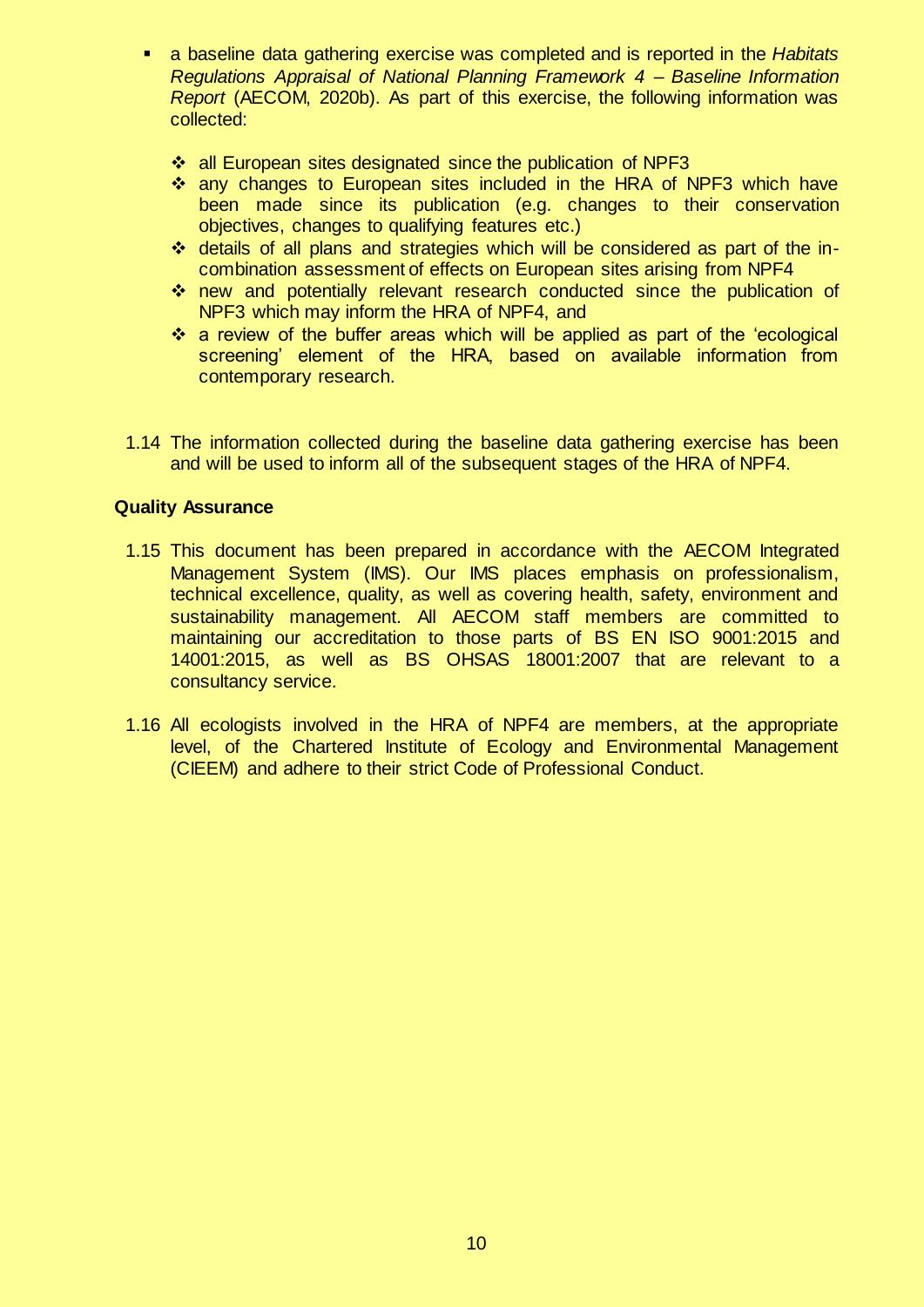#### <span id="page-10-0"></span>**Overview**

2.1 The Habitats Regulations do not prescribe a particular methodology for carrying out an appraisal of plans. NatureScot (formerly SNH) recommend an approach, as described in SNH (2015), which is outlined as a series of thirteen steps. However, with cognisance of recent case law (refer to Table 1, below) clarifying when mitigation can be taken into account in the HRA process, for the HRA of NP4 has been revised to constitute eleven stages (see Diagram 1). Further guidance published by NatureScot on HRA (SNH, 2014) also sets out the methods for assessing whether plans will affect a European site.

#### **Diagram 1 Stages of the HRA process (adapted from SNH (2015))**

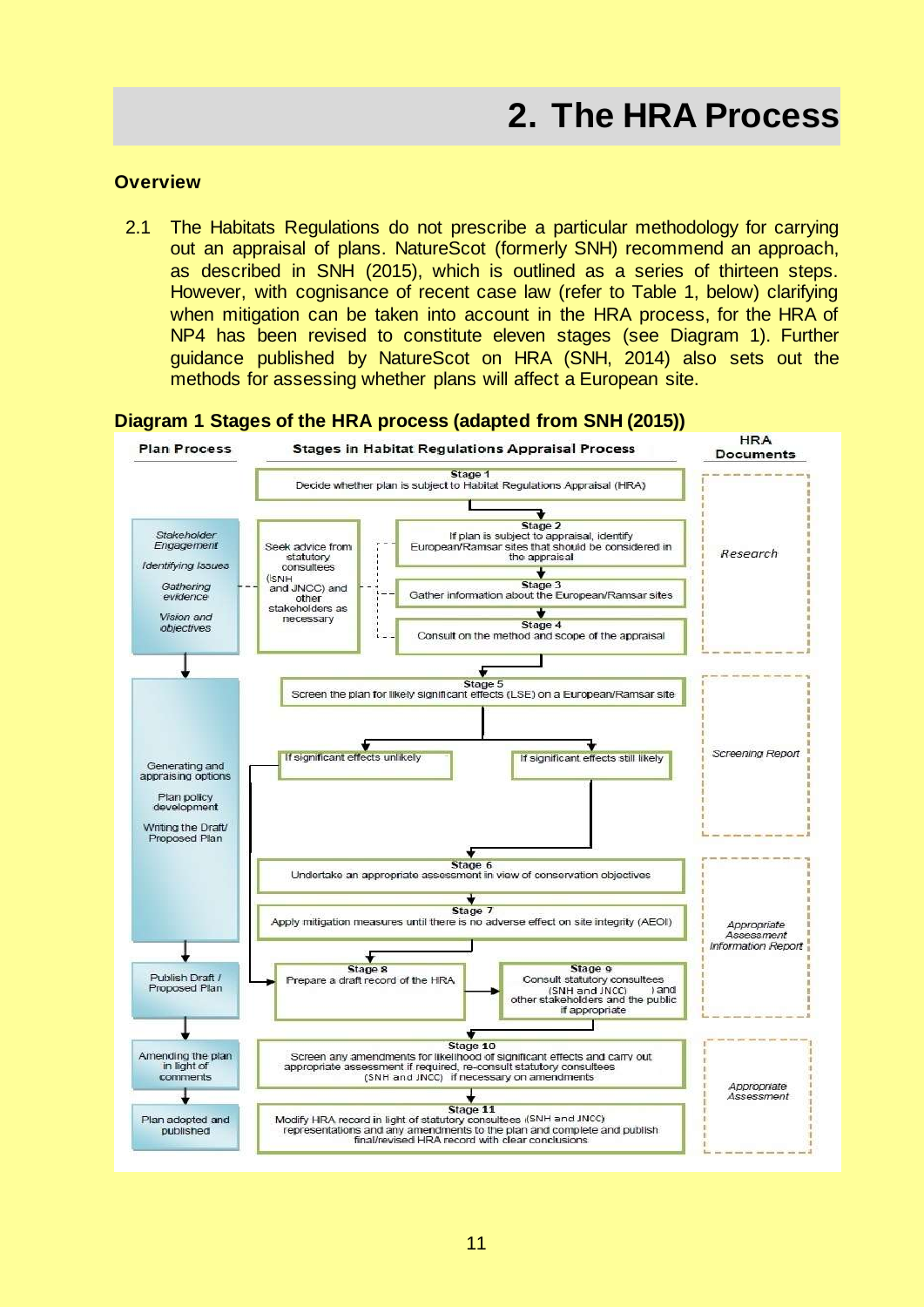### **Relevant Case Law**

- 2.2 As a consequence of the UK's exit from the EU, it was necessary for various amendments to be made to the Habitats Regulations. These changes were required to ensure that Scotland continues to maintain the same standard of protection afforded to European sites. The Habitats Regulations remain in force, including the general provisions for the protection of European sites and the procedural requirements to undertake HRA.
- 2.3 Scottish Government published guidance on the changes to the Habitats Regulations in December 2020 (Scottish Government, 2020). This guidance has been considered when preparing this document. However, as made clear by Scottish Government, the procedural requirements for HRA remain unchanged.
- 2.4 Although the UK is no longer part of the EU, a series of prior rulings of the Court of Justice of the European Union (CJEU) are relevant and have been considered when preparing this document. These rulings are summarised in Table 1. The implications of this case law for HRA in Scotland is discussed in NatureScot guidance (SNH, 2014; SNH, 2015; SNH, 2019).

### **Table 1 Case law relevant to HRA of NPF4 Case Ruling**

| People Over<br>Wind and<br>Sweetman v<br><b>Coillte Teoranta</b><br>$(C-323/17)$ | The ruling of the CJEU in this case requires that any conclusion of<br>'no likely significant effect' on a European site must be made prior<br>to any consideration of measures to avoid or reduce harm to the<br>European site. The determination of likely significant effects should<br>not, in the opinion of the CJEU, constitute an attempt at detailed<br>technical analyses. This should be conducted as part of the<br>appropriate assessment.                                                                                                                                                                                                                                                                                                                                     |
|----------------------------------------------------------------------------------|---------------------------------------------------------------------------------------------------------------------------------------------------------------------------------------------------------------------------------------------------------------------------------------------------------------------------------------------------------------------------------------------------------------------------------------------------------------------------------------------------------------------------------------------------------------------------------------------------------------------------------------------------------------------------------------------------------------------------------------------------------------------------------------------|
| Waddenzee (C-<br>127/02)                                                         | The ruling in this case clarified that appropriate assessment must<br>be conducted using best scientific knowledge, and that there must<br>be no reasonable scientific doubt in the conclusions drawn.                                                                                                                                                                                                                                                                                                                                                                                                                                                                                                                                                                                      |
| Commission of<br>the European<br>Communities v<br><b>UK (C-6/04)</b>             | The opinion of Advocate-General Kokott of 9th June 2005 in this<br>case clarified that, while there must be no reasonable scientific<br>doubt in the conclusions of appropriate assessment, "it would<br>hardly be proper to require a greater level of detail in preceding<br>plans [rather than planning applications] or the abolition of multi-<br>stage planning and approval procedures so that the assessment of<br>implications can be concentrated at one point in the procedure.<br>Rather, adverse effects on areas of conservation must be<br>assessed at every relevant stage of the procedure to the extent<br>possible on the basis of the precision of the plan. This assessment<br>is to be updated with increasing specificity in subsequent stages of<br>the procedure". |
| Holohan and<br>Others v An Bord<br>Pleanála (C-<br>461/17)                       | The conclusions of the Court in this case were that consideration<br>must be given during appropriate assessment to:<br>effects on qualifying habitats and/or species of a SAC or<br>SPA, even when occurring outside of the boundary of a<br>European site, if these are relevant to the site meeting its<br>conservation objectives, and                                                                                                                                                                                                                                                                                                                                                                                                                                                  |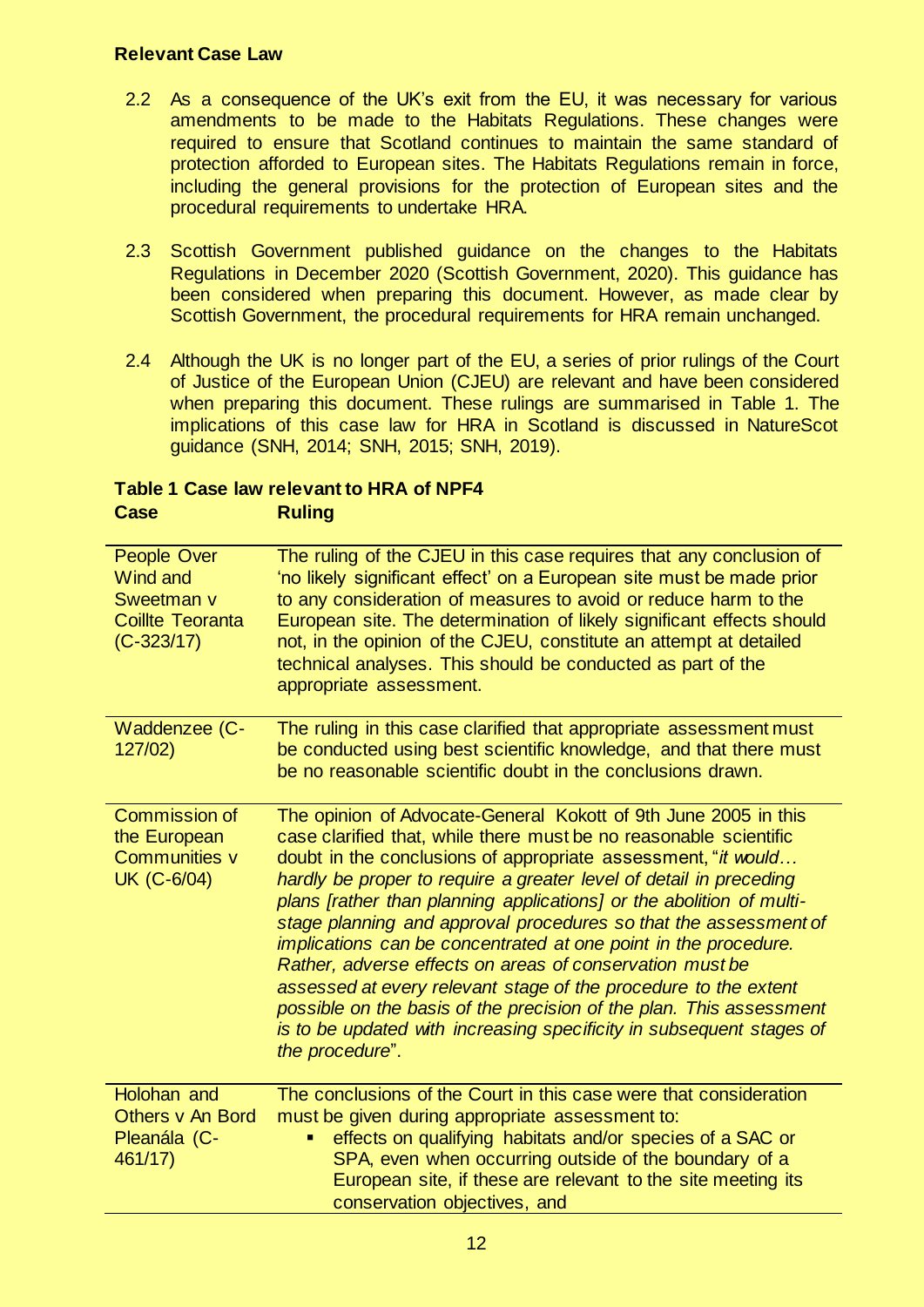effects on non-qualifying habitats and/or species on which the qualifying habitats and/or species depend and which could result in adverse effects on the integrity of the European site.

T.C Briels and **Others v Minister** van Infrastructuur en Milieu (C-521/12) The ruling of the CJEU in this case determined that compensatory measures cannot be used to support a conclusion of no adverse effect on site integrity.

#### **HRA Screening**

- 2.5 In accordance with the process recommended by NatureScot shown in Diagram 1, and the agreed HRA methodology for NPF4 set out in AECOM (2020a), following baseline data gathering the next stage is to determine whether there may be likely significant effects from the Plan on European sites. This is shown as Stage 5 on the NatureScot process illustrated on Diagram 1 and is often referred to as 'HRA screening' or the 'test of likely significant effects'.
- 2.6 The purpose of HRA screening is to determine, in view of best available scientific knowledge, whether a plan (or project), either alone or in combination with other plans or projects, could have likely significant effects on the qualifying features of a European site. For this purpose 'likely' was taken to mean 'possible'. Moreover, a 'significant' effect is one which could undermine the conservation objectives of a European site (SNH, 2015).
- 2.7 In relation to NPF4, the objective is therefore to 'screen out' those elements of the Plan – including policies and National Developments – for which it can be stated, without any detailed appraisal, that significant effects are unlikely on any European site.
- 2.8 Where it is identified that there are likely significant effects, or if there is reasonable scientific doubt, then a policy or National Development is 'screened in' and the next stage in the process must be initiated and a detailed appropriate assessment undertaken.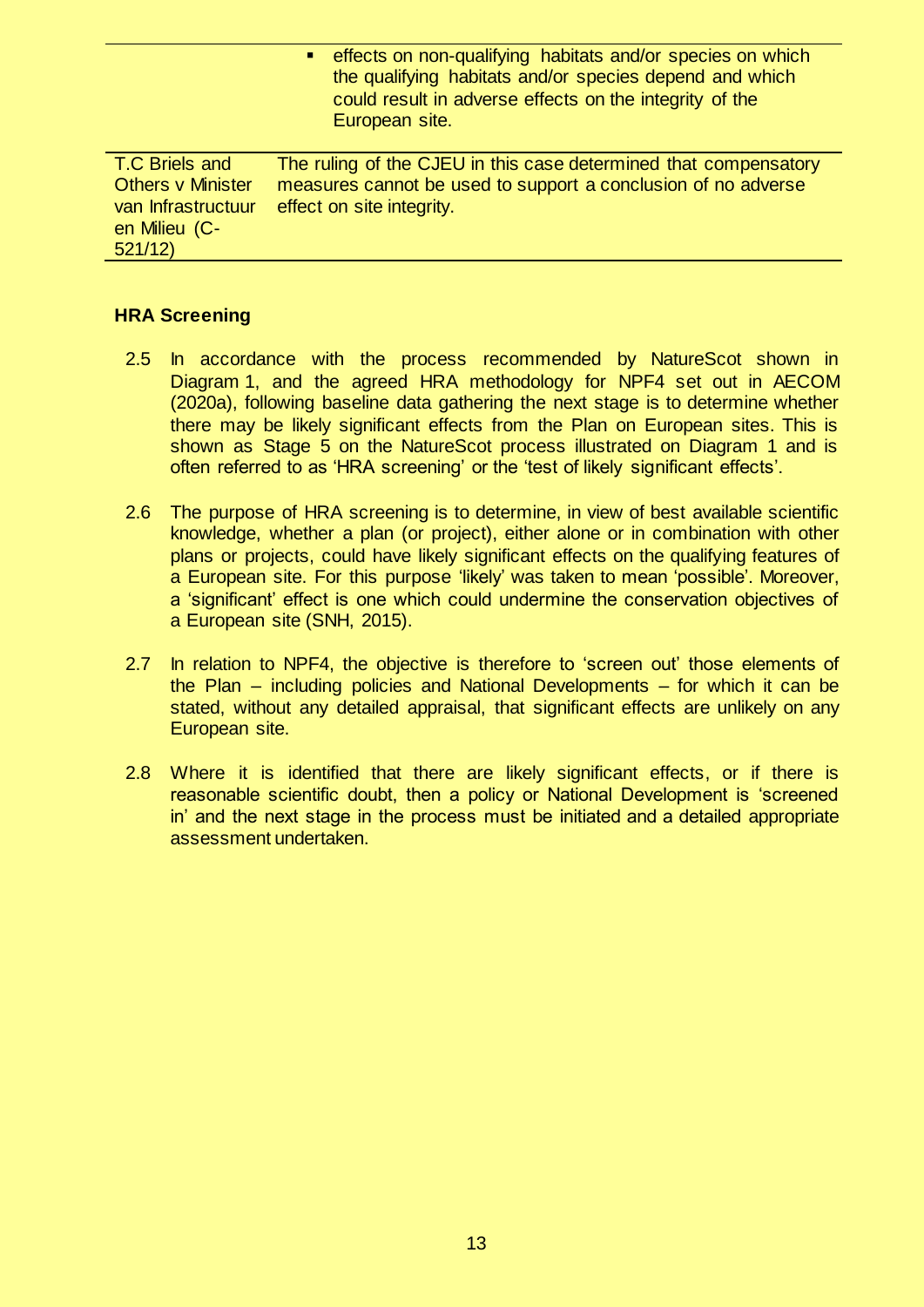# **3.Methodology**

#### <span id="page-13-0"></span>**Geographic Scope**

- 3.1 There is no pre-defined guidance that dictates the physical scope of an HRA of a plan document. Therefore, in considering the geographic scope of the HRA screening for NPF4, the source-pathway-receptor model was used, rather than simply relying on arbitrary 'zones'. The source-pathway-receptor approach is a standard tool in environmental assessment. In order for an effect to occur, all three elements of this mechanism must be in place. The absence or removal of one of the elements of the mechanism means there is no likelihood for an effect to occur. Where an impact is predicted to occur, this does not necessarily imply that the effect is significant.
- 3.2 To further clarify, a source would be an impact which arises due to a strategy, policy or National Development contained with NPF4. This could be, for example, waterborne pollution generated during construction activities. A pathway is a connection between the impact source and a European site. An example would be the aforementioned pollution travelling downstream via a watercourse. In the case of HRA, the receptor is a qualifying feature of a European site, or something upon which a qualifying feature relies (e.g. habitat). Accordingly, waterborne pollution (source) generated during construction may travel several hundred metres (or further) downstream via a watercourse (pathway) to a population of freshwater pearl mussel *Margaritifera margaritifera* which is a qualifying feature of a European site (receptor). Should the impact be sufficiently large, this may cause reduced feeding success of the mussels, and have a significant effect, for example where this causes individuals to die.
- 3.3 Using the source-pathway-receptor approach, all European sites within Scotland were considered during the HRA screening of NPF4. In addition, European sites in the north of England and in Northern Ireland which could also be affected by policies or National Developments of NPF4 were also considered.
- 3.4 Information on Scotland's European sites was obtained from the NatureScot SiteLink website [\(https://sitelink.nature.scot/home\).](https://sitelink.nature.scot/home) Information of European sites in England was obtained from Natural England Designated Site View [\(https://designatedsites.naturalengland.org.uk/\).](https://designatedsites.naturalengland.org.uk/) For Northern Ireland, the Department of Agriculture, Environment and Rural Affairs (DAERA) website was used [\(https://www.daera-ni.gov.uk/landing-pages/protected-areas\).](https://www.daera-ni.gov.uk/landing-pages/protected-areas)

#### **Impact Sources**

3.5 When applying the source-pathway-receptor approach, the potential impacts which could arise from policies or National Developments was considered. Although the specific impacts which could arise may differ, broadly speaking, development promoted by strategy or policy or brought forward by National Developments could give rise to various categories of impact. The broad categories of impact sources considered during the HRA screening stage of NPF4 are set out in Table 2.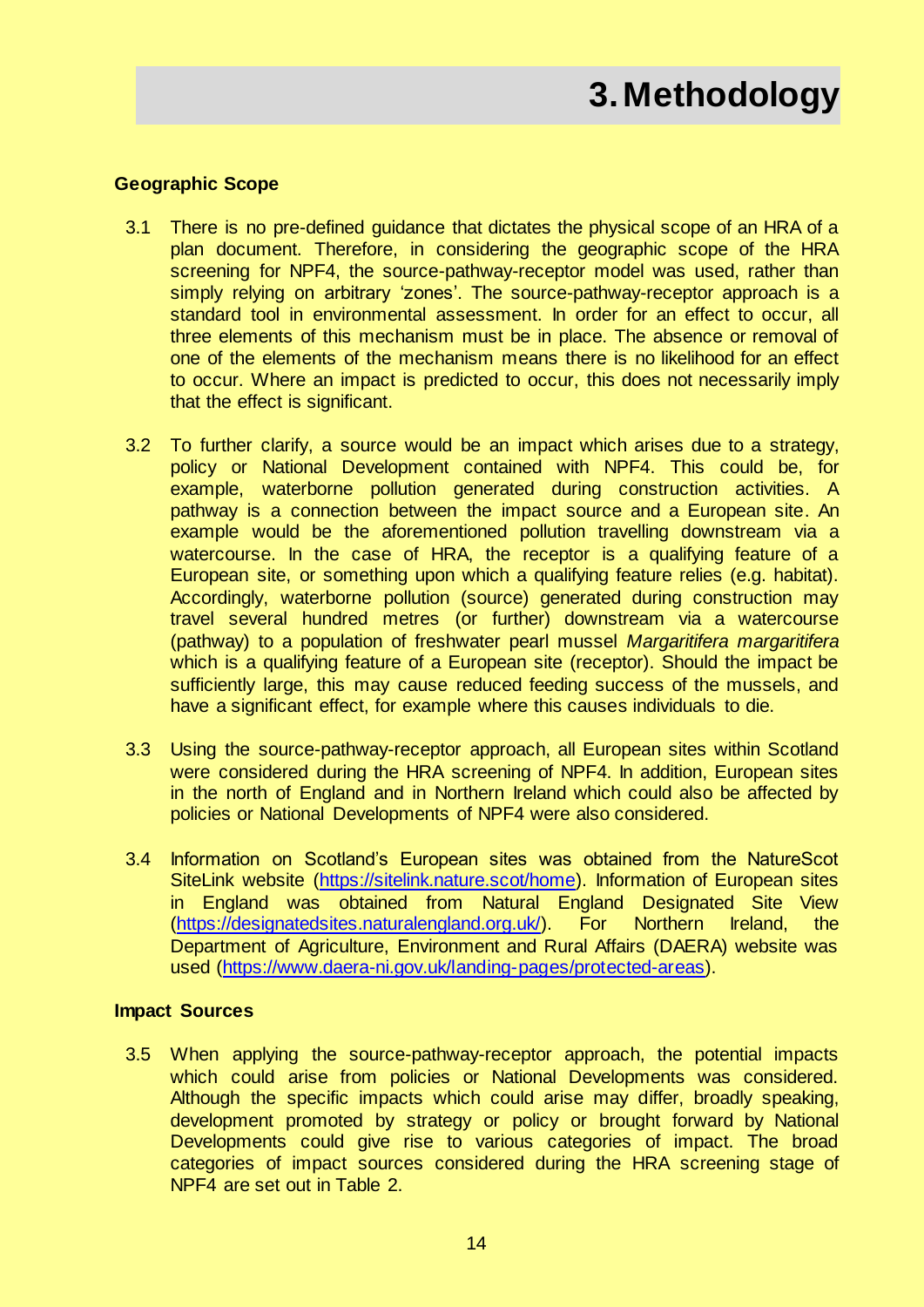### **Table 2 Categories of impact source considered during HRA screening of NPF4**

| Impact category                         | <b>Brief description</b>                                                                                                                                                                                                                                                                                                                                                                                                                                                                  |
|-----------------------------------------|-------------------------------------------------------------------------------------------------------------------------------------------------------------------------------------------------------------------------------------------------------------------------------------------------------------------------------------------------------------------------------------------------------------------------------------------------------------------------------------------|
| <b>Direct loss of habitat</b>           | The direct loss of habitat from within the boundary of a<br>European site. This may include the loss of a habitat type<br>which is itself a qualifying feature of a site, or the loss of habitat<br>that is used by qualifying species for commuting, foraging<br>and/or sheltering.                                                                                                                                                                                                      |
| Loss of functionally-<br>linked habitat | The loss of habitat which is outside of the boundary of a<br>European site, but which is critical to its functioning. For<br>example, the loss of grassland used by foraging geese<br>belonging to a nearby SPA.                                                                                                                                                                                                                                                                          |
| Waterborne pollution                    | Including, for example, suspended sediment or run-off of water<br>containing other pollutants such as hydrocarbons or chemicals.<br>Effluent discharges would also be included in this category.                                                                                                                                                                                                                                                                                          |
| Airborne pollution                      | This encompasses both dust (i.e. particles of sufficiently large<br>size to coat vegetation and interfere with photosynthesis) and<br>atmospheric pollutants that can be toxic to vegetation or<br>contribute to nitrogen deposition (and thus eutrophication). The<br>latter mainly constitutes oxides of nitrogen (NOx) associated<br>with combustion such as exhaust stacks and vehicle exhausts,<br>and ammonia associated particularly with industrial processes<br>and agriculture. |
| <b>Hydrological changes</b>             | Impacts which alter the hydrological conditions either within a<br>European site or in an area used by the qualifying features of a<br>European site. For example, reduced flows in a watercourse<br>due to impoundment, or changes to groundwater flows or<br>volumes due to abstraction. These changes can have multiple<br>effects on habitats and species.                                                                                                                            |
| Changes to coastal<br>processes         | Activities which interfere with the natural, dynamic nature of<br>coastal processes, including erosion and deposition.                                                                                                                                                                                                                                                                                                                                                                    |
| Disturbance of<br>qualifying species    | This could be physical disturbance, for example due to the<br>movement of vehicles or vessels in proximity to qualifying<br>species, or due to noise and/or vibration. The latter may occur<br>at greater distances. Disturbance could arise either during the<br>construction or operational phase of a development.<br>Recreational disturbance caused by increased human<br>presence is also included in this category.                                                                |
| Barriers and/or<br>displacement         | Barriers to the movement of qualifying species, which can<br>either be physical (for example a dam in a river) or<br>physiological (for example, the attraction of migratory fish<br>towards the outflow of a hydro-electric scheme. Displacement<br>may also occur due to the presence of new infrastructure (for<br>example a wind farm).                                                                                                                                               |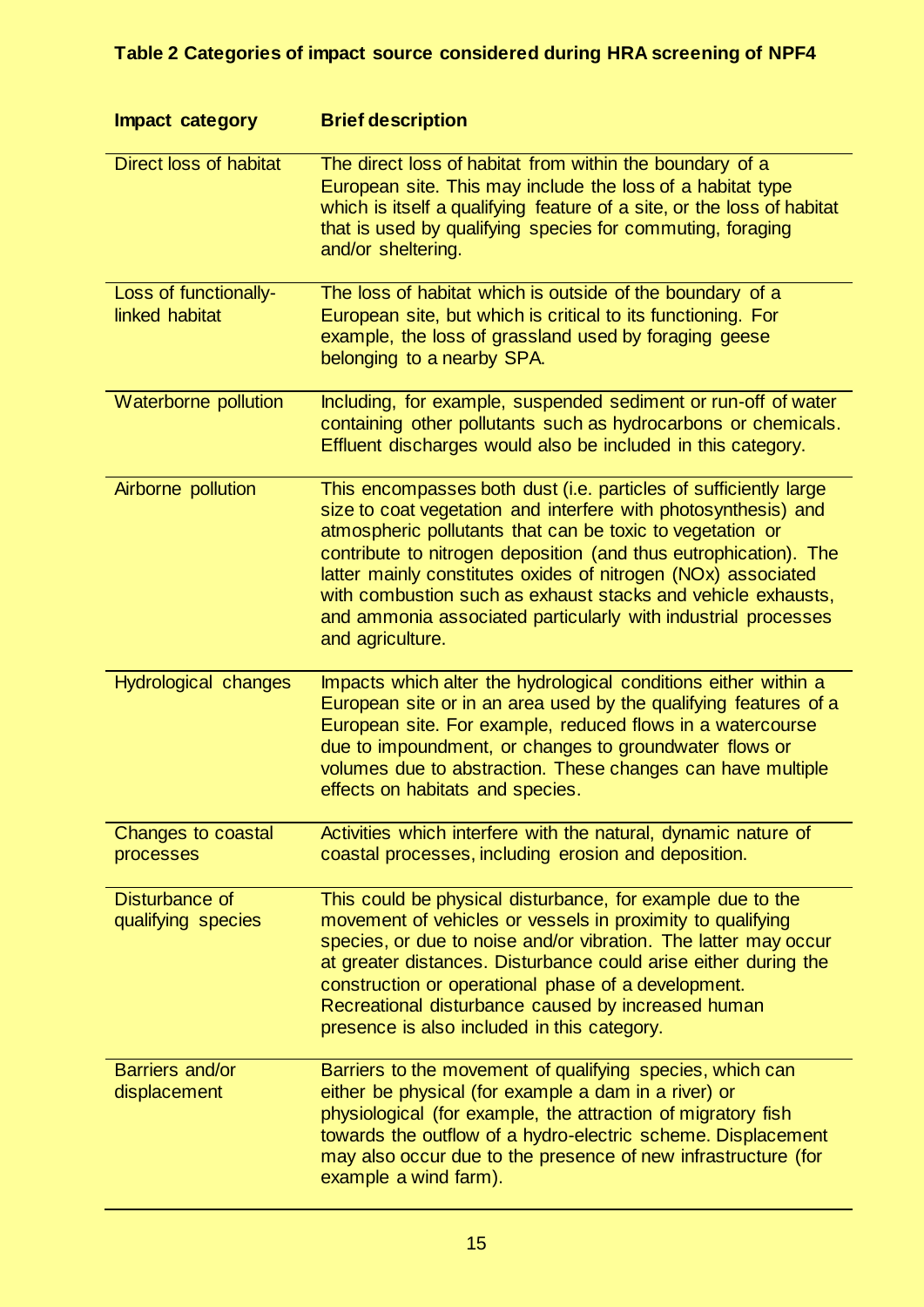| Injury or mortality                      | The direct injury or mortality of a qualifying species, either<br>during the construction of operation of a new development. For<br>example, injury or death of a bird due to collision with an<br>operational wind turbine.                                                                                                                                                                                       |
|------------------------------------------|--------------------------------------------------------------------------------------------------------------------------------------------------------------------------------------------------------------------------------------------------------------------------------------------------------------------------------------------------------------------------------------------------------------------|
| Changes to predator-<br>prey dynamics    | This could arise in multiple ways but such changes could have<br>detrimental impacts on qualifying species. An example may be<br>the installation of perching sites (e.g. new security fencing<br>around infrastructure) in an otherwise open area of habitat<br>used by nesting waders. The provision of features which can<br>be used for perching by raptors can increase predation rates of<br>nesting waders. |
| Spread of invasive<br>non-native species | Invasive non-native species can have detrimental impacts on<br>native species and habitats. Their spread can occur during<br>construction and operation of a development, and via multiple<br>pathways (for example via watercourses or on the treads of<br>construction machinery).                                                                                                                               |

#### **Impact Pathways**

- 3.6 Having identified relevant impact sources that may arise from policies and National Developments, it was necessary to consider the pathways by which these impacts could reach the qualifying features of European sites, in order for effects to occur.
- 3.7 To provide an initial focus to the assessment, a screening buffer of 20km was applied around spatially defined policies or National Developments. All European sites within this distance were examined. However, this buffer was refined for the different impact source categories set out in Table 2, above. These 'impact pathway buffers' were based on best available research, wherever possible. The adopted impact pathway buffers are set out in Table 3.
- 3.8 Related to the impact pathway buffers were 'species-specific buffers' which were adopted to determine the distance within which a particular species may occur outside of a given European site, but still be connected with that site (i.e. the distance which a species may travel from a European site to use 'functionallylinked habitat'). Rather than being applied around a spatially defined policy or National Development (as for the impact pathway buffers), these species-specific buffers were applied around relevant European sites. These species-specific buffers are presented in Table 4. Again, these were based on best available evidence.
- 3.9 Details of the rationale and research behind the adopted species-specific screening buffers is provided in the *Habitats Regulations Appraisal of National Planning Framework 4 – Baseline Information Report*.
- 3.10 Where there was no evidence on which to base species-specific buffers, the following general buffers were applied for groups of species:
	- breeding seabirds 100km
	- other general breeding birds 10km, and
	- general non-breeding birds 10km.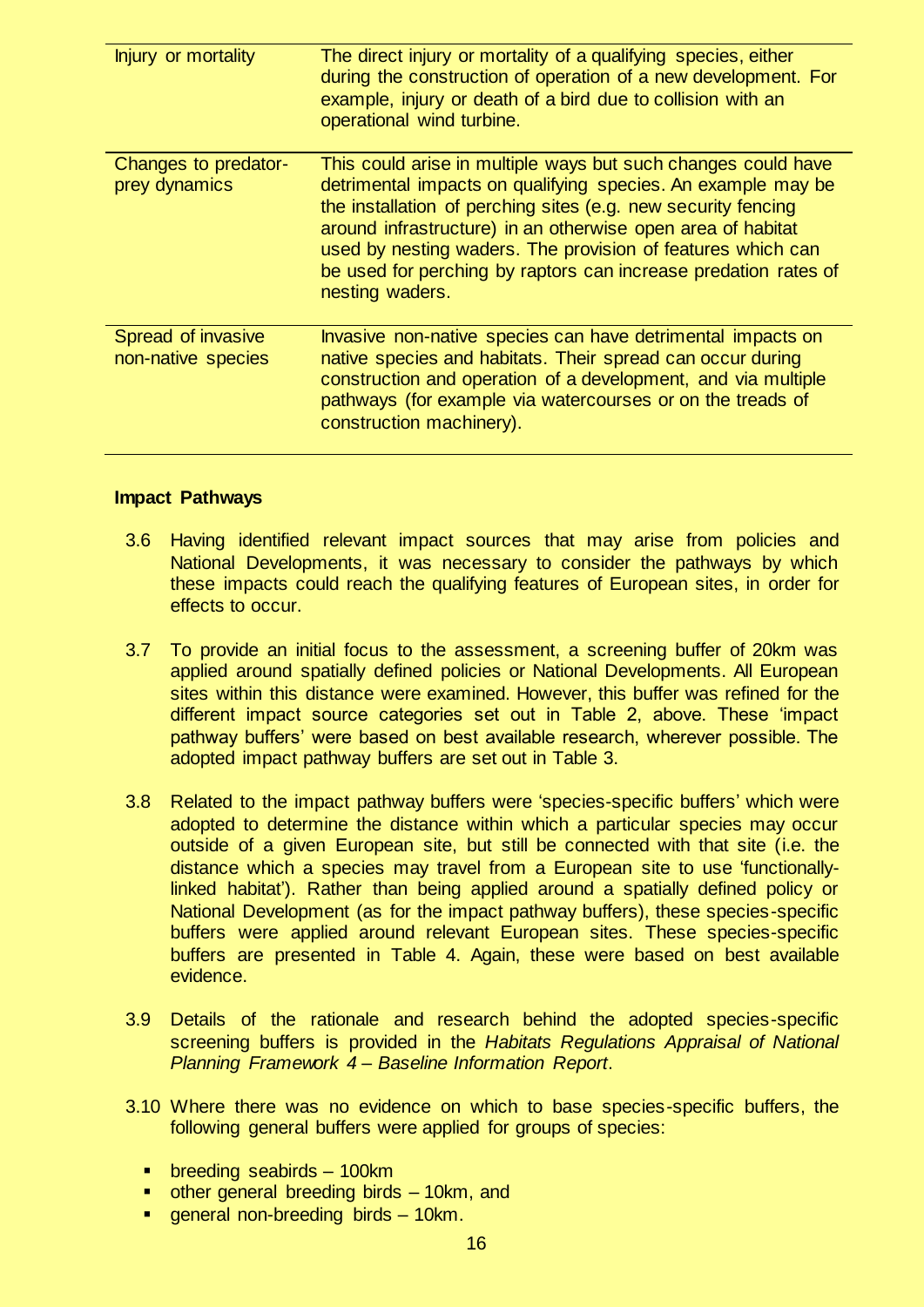3.11 The buffers described above and set out in Tables 3 and 4 were used as a guide during the HRA screening stage only. They allowed for European sites which may be linked to policies or National Developments to be identified, and for these to then be investigated further. The source-pathway-receptor model was still adopted to test whether significant effects were likely to arise, rather than relying simply on a European site lying within set buffer distance.

| Direct loss of habitat                   | Within European site boundary.                                                                                                                             |
|------------------------------------------|------------------------------------------------------------------------------------------------------------------------------------------------------------|
| Loss of functionally-<br>linked habitat  | Depends on the species in question. See Table 4 for distances<br>at which species may be connected to European sites<br>(species-specific buffers).        |
| Waterborne pollution                     | No buffer used – relies on their being a hydrological connection<br>to a European site according to the source-pathway-receptor<br>model.                  |
| Airborne pollution                       | • 50 - 500m for dust generation.                                                                                                                           |
|                                          | 200m for emissions from road traffic.                                                                                                                      |
|                                          | 10 -15km for emissions from stacks.                                                                                                                        |
| <b>Hydrological changes</b>              | No buffer used – relies on their being a hydrological connection<br>to a European site according to the source-pathway-receptor<br>model.                  |
| Changes to coastal<br>processes          | Initial 20km screening buffer retained for changes to coastal<br>processes.                                                                                |
| Disturbance of<br>qualifying species     | • 500m for general noise and/or visual disturbance in<br>terrestrial environment. Considerably larger in marine<br>environment (species-specific buffers). |
|                                          | 1.5 - 15km for increased recreational disturbance.                                                                                                         |
| Barriers and/or<br>displacement          | Depends on the species in question. See Table 4 for distances<br>at which species may be connected to European sites.                                      |
| Injury or mortality                      | Depends on the species in question. See Table 4 for distances<br>at which species may be connected to European sites.                                      |
| Changes to predator-                     | Depends on the species in question. See Table 4 for distances                                                                                              |
| prey dynamics                            | at which species may be connected to European sites.                                                                                                       |
| Spread of invasive<br>non-native species | Generally within 100m, except where hydrological connectivity<br>could result in spread further afield.                                                    |

#### **Table 3 Adopted impact pathway buffers Impact Screening buffer distance**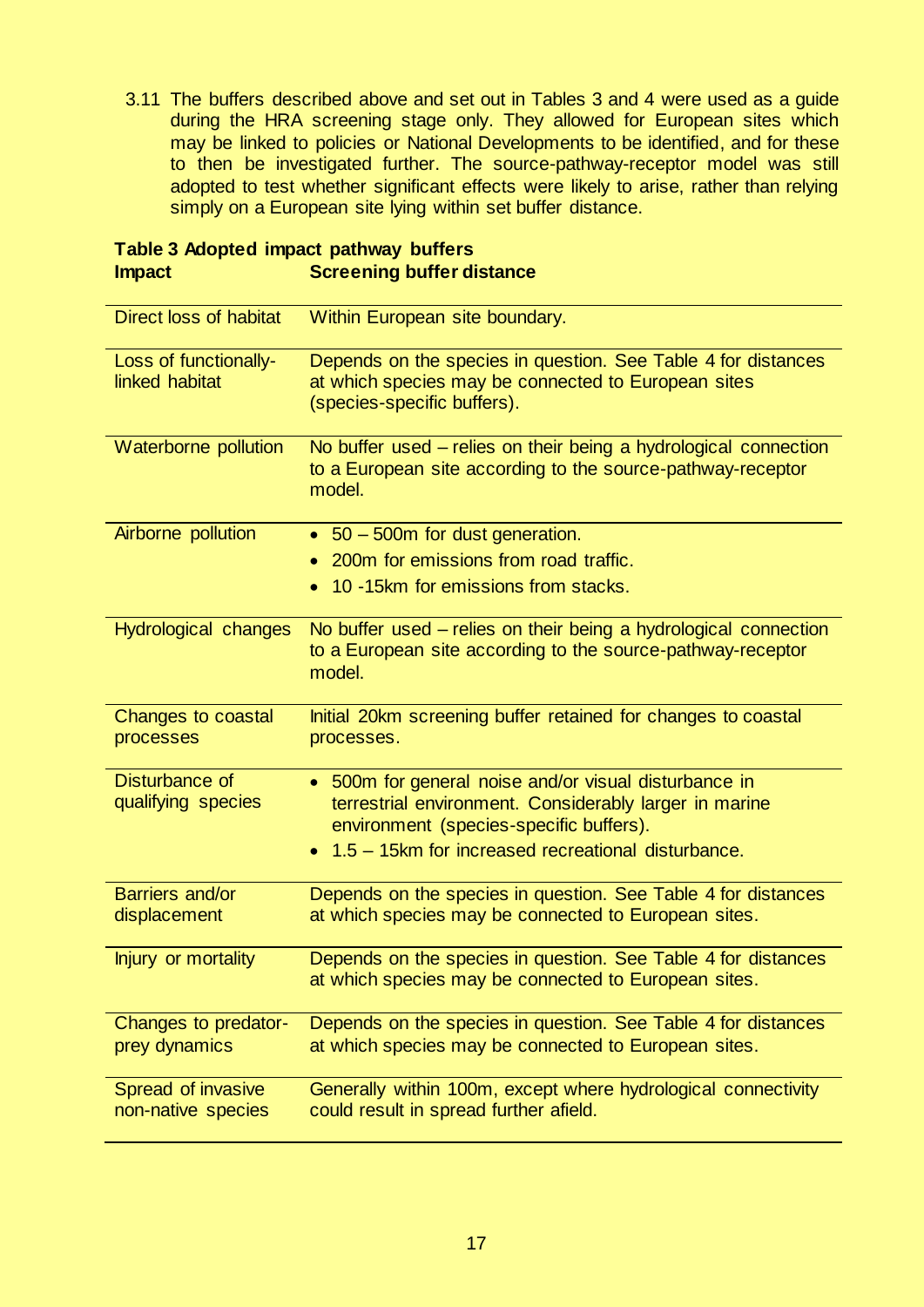### **Table 4 Species-specific buffers**

### **Species Species** Species Screening buffer distance

| Invertebrates                                          |                                                                                                                                                                                                                                                                                          |
|--------------------------------------------------------|------------------------------------------------------------------------------------------------------------------------------------------------------------------------------------------------------------------------------------------------------------------------------------------|
| Marsh fritillary Euphydryas aurinia                    | 1.5km                                                                                                                                                                                                                                                                                    |
| Freshwater pearl mussel Margaritifera<br>margaritifera | Use of a screening buffer not appropriate<br>for this species. The possibility of an<br>impact pathway for freshwater pearl<br>mussel relies on there being hydrological<br>connectivity to a policy or National<br>Development, rather than being located<br>within a certain distance. |
| Fish                                                   |                                                                                                                                                                                                                                                                                          |
| Sea lamprey Petromyzon marinus                         | Use of a screening buffer not appropriate                                                                                                                                                                                                                                                |
| Brook lamprey Lampetra planeri                         | for fish species. Pathway for impacts                                                                                                                                                                                                                                                    |
| River lamprey Lampetra fluviatilis                     | depends largely on there being a                                                                                                                                                                                                                                                         |
| Atlantic salmon Salmo salar                            | hydrological connection between a policy                                                                                                                                                                                                                                                 |
|                                                        | or National Development and the<br>qualifying fish species of a given SAC.                                                                                                                                                                                                               |
|                                                        | The source-pathway-receptor approach                                                                                                                                                                                                                                                     |
|                                                        | must therefore be adopted, and distances                                                                                                                                                                                                                                                 |
|                                                        | over which effects could occur will vary                                                                                                                                                                                                                                                 |
|                                                        | accordingly.                                                                                                                                                                                                                                                                             |
| Amphibians                                             |                                                                                                                                                                                                                                                                                          |
| <b>Great crested newt Triturus cristatus</b>           | 500m                                                                                                                                                                                                                                                                                     |
| <b>Mammals</b>                                         |                                                                                                                                                                                                                                                                                          |
| Bottlenose dolphin Tursiops truncatus                  | Use of a screening buffer not appropriate                                                                                                                                                                                                                                                |
|                                                        | for this species. The population belonging                                                                                                                                                                                                                                               |
|                                                        | to the Moray Firth SAC is understood to                                                                                                                                                                                                                                                  |
|                                                        | travel as far south as the Firth of Forth.                                                                                                                                                                                                                                               |
|                                                        | Therefore, policies or National                                                                                                                                                                                                                                                          |
|                                                        | Developments within the boundary of the                                                                                                                                                                                                                                                  |
|                                                        | SAC or anywhere along the coastline as                                                                                                                                                                                                                                                   |
|                                                        | far as East Lothian may have an impact<br>pathway to this species.                                                                                                                                                                                                                       |
| Harbour porpoise Phocoena phocoena                     | 50km                                                                                                                                                                                                                                                                                     |
| Otter Lutra lutra                                      | 40km                                                                                                                                                                                                                                                                                     |
| Grey seal Halichoerus grypus                           | <b>135km</b>                                                                                                                                                                                                                                                                             |
| Harbour seal Phoca vitulina                            | 50km                                                                                                                                                                                                                                                                                     |
| <b>Breeding birds</b>                                  |                                                                                                                                                                                                                                                                                          |
| Red-throated diver Gavia stellata                      | 8km                                                                                                                                                                                                                                                                                      |
| <b>Black-throated diver Gavia arctica</b>              | 10km                                                                                                                                                                                                                                                                                     |
| Hen harrier Circus cyaneus                             | 2km                                                                                                                                                                                                                                                                                      |
| Merlin Falco columbarius                               | 5km                                                                                                                                                                                                                                                                                      |
| Peregrine Falco peregrinus                             | 2km                                                                                                                                                                                                                                                                                      |
| <b>Short-eared owl Asio flammeus</b>                   | 2km                                                                                                                                                                                                                                                                                      |
| Golden eagle Aquila chrysaetos                         | 6km                                                                                                                                                                                                                                                                                      |
| Golden plover Pluvialis apricaria                      | 3km                                                                                                                                                                                                                                                                                      |
| Greenshank Tringa nebularia                            | 2km                                                                                                                                                                                                                                                                                      |
| <b>Fulmar Fulmarus glacialis</b>                       | 1,200km                                                                                                                                                                                                                                                                                  |
| Manx shearwater Puffinus puffinus                      | 2,365km                                                                                                                                                                                                                                                                                  |
| <b>Gannet Morus bassanus</b>                           | 509km                                                                                                                                                                                                                                                                                    |
| Storm petrel Hydrobates pelagicus                      | <b>336km</b>                                                                                                                                                                                                                                                                             |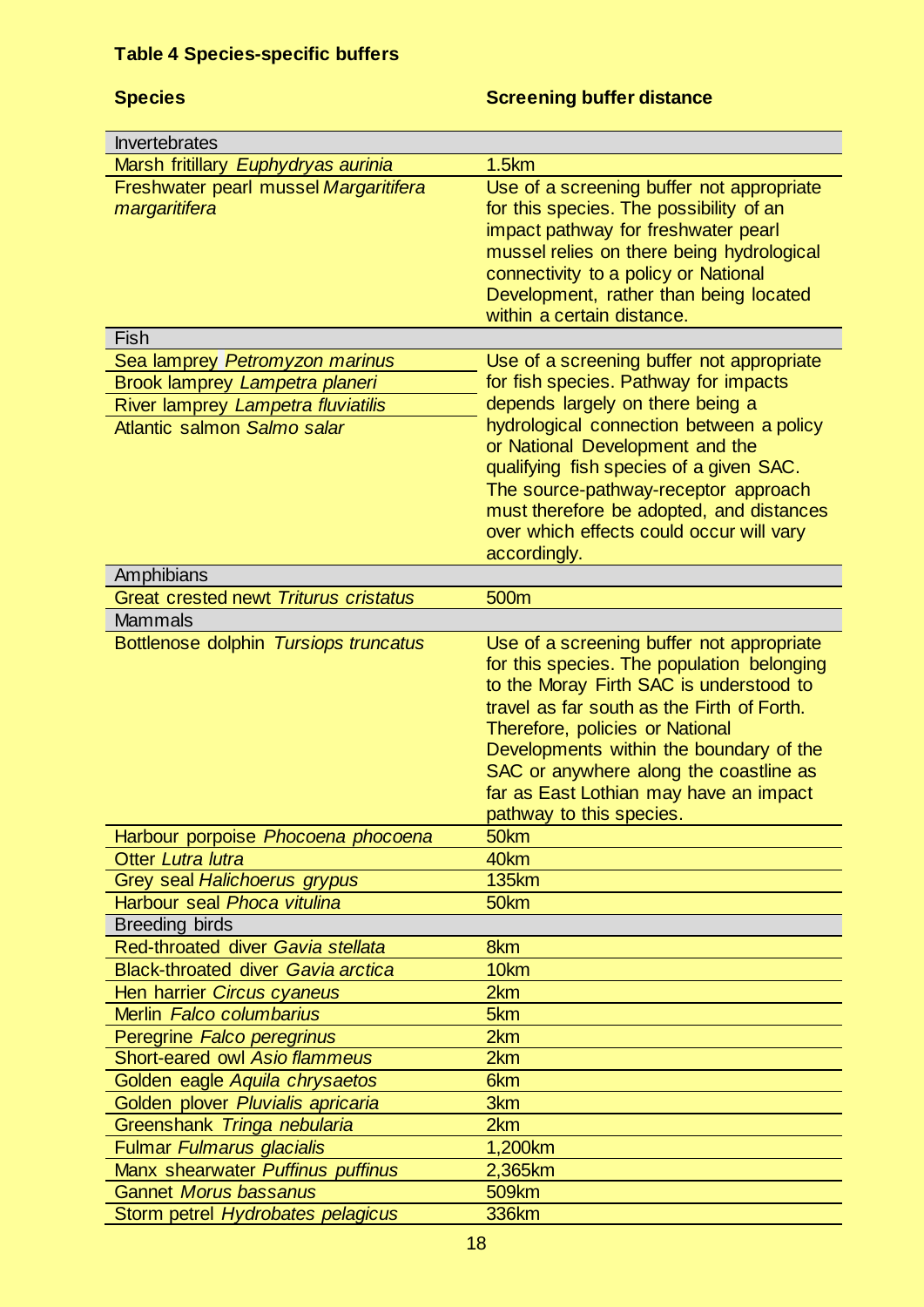| Lesser black-backed gull Larus fuscus | <b>236km</b> |
|---------------------------------------|--------------|
| Puffin Fratercula arctica             | <b>265km</b> |
| Non-breeding Birds                    |              |
| Whooper swan Cygnus cygnus            | 5km          |
| Greylag goose Anser anser             | 20km         |
| Pink-footed goose Anser brachyrhncus  | 20km         |
| Greenland white-fronted goose Anser   | 8km          |
| albifrons flavirostris                |              |
| Barnacle goose Branta leucopsis       | 15km         |

#### **The Spatial Strategy**

- 3.12 Part 1 of the draft NPF4 sets out Scottish Government's draft Spatial Strategy to 2045. It sets out a vision for how planning will deliver a net zero Scotland and how all parties will work together to build:
	- **Sustainable places;**
	- **Liveable places:**
	- **Productive places; and**
	- Distinctive places.
- 3.13 Recognising that each part of Scotland can make a unique contribution to achieving this vision, NPF4 identifies regional priorities to be taken forward.
- 3.14 Although the Spatial Strategy refers to projects, both those currently proposed and those which may be brought forward in future, the purpose of the Spatial Strategy is to set out the overall vision of NPF4, in order to guide local development plans and decisions on local planning applications across Scotland and which will themselves but subject to HRA where required. It is therefore for individual local planning authorities to determine how the Spatial Strategy of NPF4 should best be achieved.

#### **Policy Screening**

- 3.15 Based on guidance published by NatureScot (SNH, 2015), policies were screened out of having likely significant effects on a European site where any of the following reasons applied:
	- they are environmentally positive
	- **they will not themselves lead to any development or other change**
	- **they make provision for change but could have no conceivable effect on a** European site. This can be because there is no pathway between the policy and the qualifying features or a European site, or because any effect would be positive
	- they make provision for change but could have no significant effect on a European site (i.e. the effect would not undermine the conservation objectives of a European site), or
	- the effects of a policy on any particular European site cannot be ascertained because the policy is too general. For example, a policy may be screened out if, based on absence of detail in the policy, it is not possible to identify where, when, or how the policy may be implemented, where effects may occur, or which sites, if any, may be affected.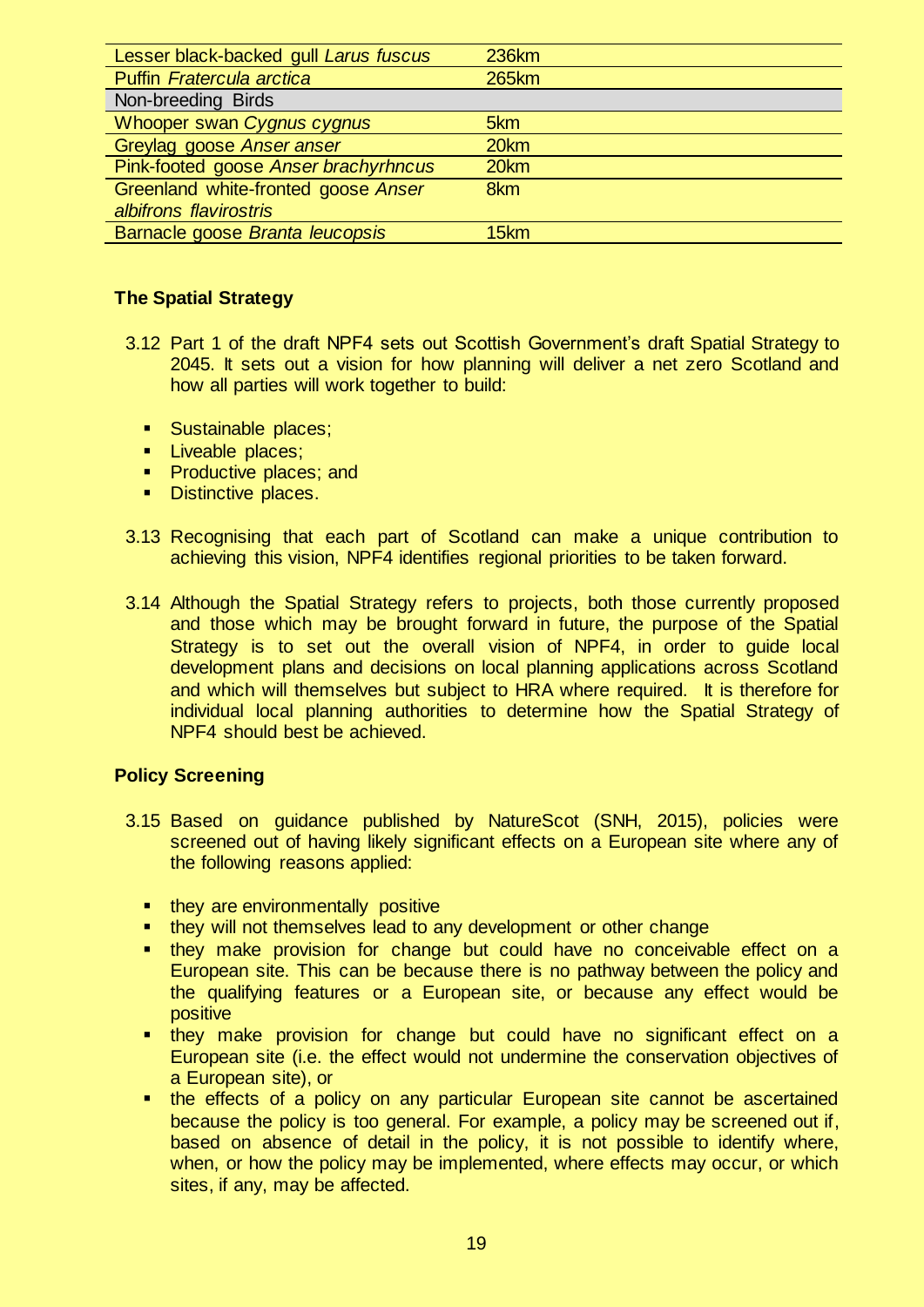- 3.16 Any 'criteria-based' policy (i.e. those that simply list criteria with which development needs to comply) or other general policy statements that have no spatial element were also screened out. Likewise, policies that simply 'safeguard' an existing resource (e.g. existing green infrastructure) by preventing other incompatible development, were also screened out.
- 3.17 The appraisal then moved on to consider any policies with a definable spatial component. Consideration could then be given as to whether likely significant effects could be dismissed due to a lack of connectivity to any European site for one of the following reasons:
	- a potentially damaging activity may occur as a result of the policy but there is no pathway connecting it to a European site (due to distance, for example)
	- **there are no European sites vulnerable to any of the activities that the** policy will deliver in that part of Scotland, or
	- the policy will not result in any damaging activities.

#### **National Development Screening**

#### Initial Screening of National Developments

- 3.18 Suggestions for national developments were invited from any interested party during the call for ideas stage of preparing NPF4. Suggestions were also received in response to consultation on the NPF4 Position Statement, which was published in November 2020, and also arose during the preparation of Indicative Regional Spatial Strategies.
- 3.19 Suggested National Developments can be viewed on the Scottish Government's mapping platform<sup>3</sup>. These suggestions were screened at a relatively high level to inform the Scottish Government's early consideration of suggestions received. As set out above, this was done following the source-pathway-receptor approach. The level of detail provided for each proposal varied. For some, the proposal either had no spatial definition or was purely aspirational and did not involve any specific development.
- 3.20 Where possible, therefore, potential impacts from each proposed candidate National Development were identified, as well as pathways to European sites or the qualifying features of European sites, by which likely significant effects could arise.
- 3.21 In cases where a suggested National Development had no spatial definition but clearly promoted infrastructure or activities which could give rise to substantial impacts, it was concluded that there was the potential for likely significant effects on the qualifying features of European sites.
- 3.22 A conclusion of no likely significant effects was made only for those suggested National Developments which clearly involved no development or development in a location from which pathways for effects on European sites were highly unlikely to exist.

<sup>3</sup> [ND Candidate Mapping Experience ver.1.0 \(arcgis.com\)](https://experience.arcgis.com/experience/4c105669d16b44e68b4649913d525b3e)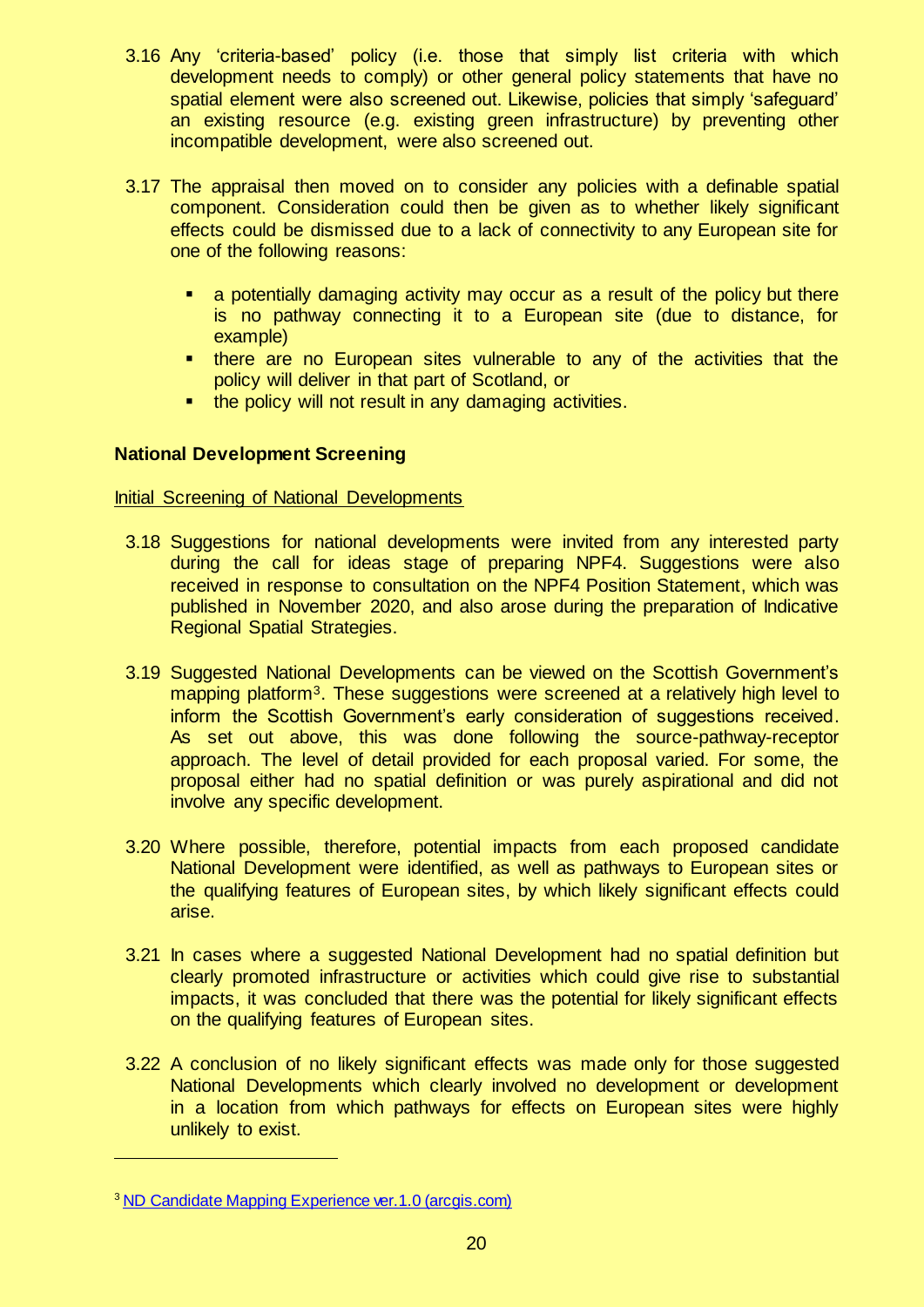- 3.23 This initial HRA screening exercise was carried out in tabular form, with the following questions being asked:
	- *Is the proposal either clearly or broadly spatially defined?*
	- *Does the proposal actually involve development?*
	- *Is there an obvious link, connection or pathway to the qualifying features of a European site?*
	- *Is there potential for likely significant effects?*

#### Further Screening of National Developments for Consultation

- 3.24 Following the initial screening of suggested National Developments, a list of 18 National Developments was compiled for inclusion in the draft NPF4. Several of these National Developments include multiple proposals / suggestions received.
- 3.25 A more detailed HRA screening exercise was carried out for all of the proposed National Developments, revisiting the outcomes of the initial screening where necessary. Possible impacts which could arise from each proposal were identified, in addition to any possible pathways to European sites or the qualifying features of European sites. This was done using the source-pathwayreceptor model, assisted by the impact pathway buffers and species-specific buffers described above.
- 3.26 Consideration was given to the qualifying features of identified European sites, including their ecology, vulnerabilities, the site conservation objectives, and the way in which a National Development or its associated proposals may prevent a site from meeting its conservation objectives. On this basis, European sites which could be subject to likely significant effects from each proposal were identified.
- 3.27 Where a clear or potential pathway was identified by which impacts could give rise to likely significant effects on the qualifying features of a European site, in the absence of any mitigation, a National Development was screened in. Furthermore, since the purpose of HRA screening is to constitute an initial sift without undertaking detailed technical analyses, the assessment erred on the side of caution and screened in likely significant effects on European sites unless there was a high degree of confidence that they could be dismissed. All screened-in National Developments will be subject to more detailed analysis as part of the appropriate assessment stage of the HRA before the NPF4 is finalised and adopted.
- 3.28 At this stage, unlike the initial high-level screening of the National Developments, if a National Development or associated proposal was general in nature and included no spatial definition, it was screened out of further assessment. This follows NatureScot (SNH, 2015) guidance, as set out in Paragraph 3.16, above.

#### **In-combination Assessment**

3.29 In-combination (i.e. cumulative) effects can result from individually insignificant but collectively significant actions taking place over a period of time or concentrated in a location (CIEEM, 2018).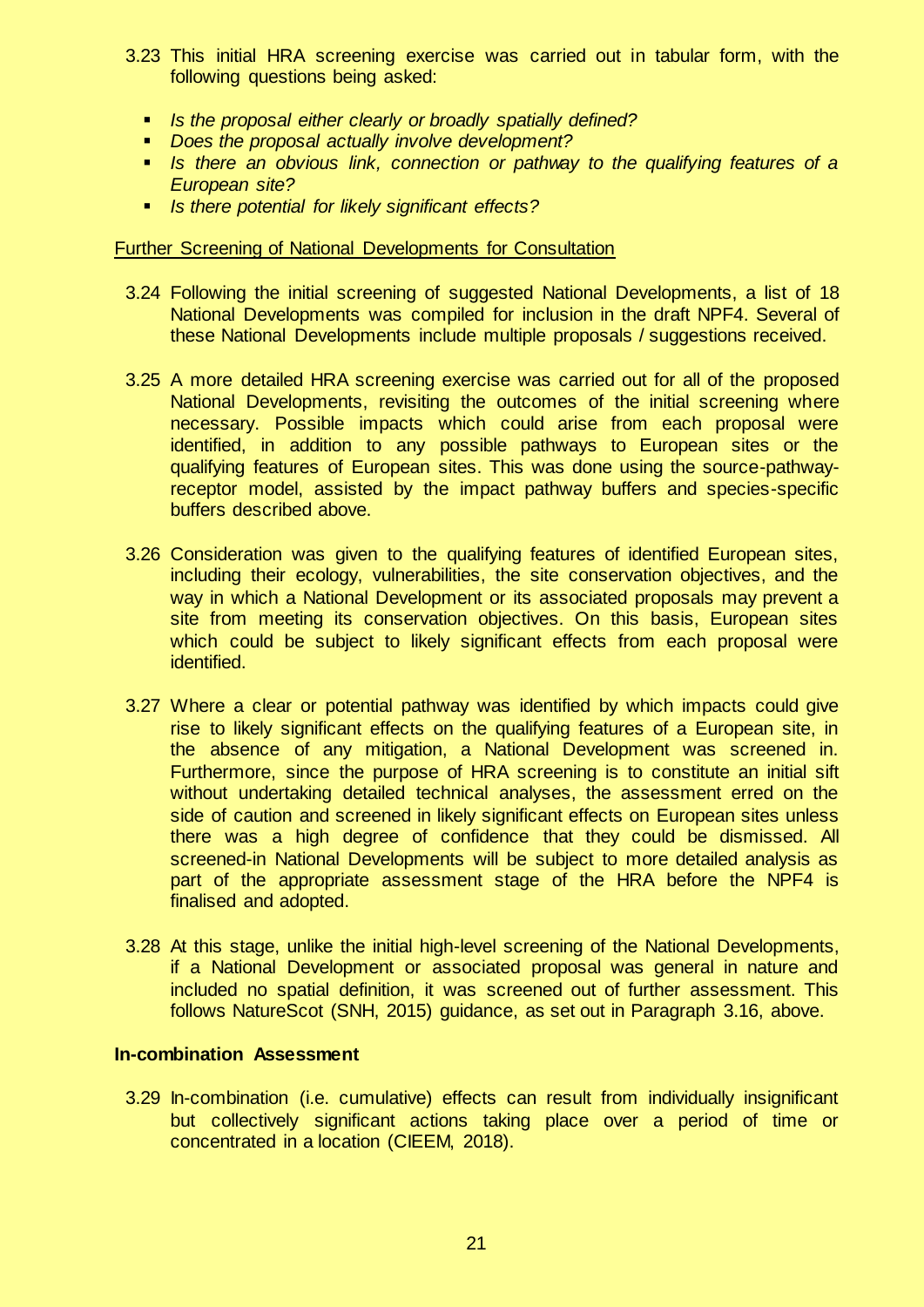- 3.30 It is a requirement of the Habitats Regulations that the impacts of any plan are not considered in isolation but in combination with other plans and projects that may also be affecting the European site(s) in question.
- 3.31 Consideration was therefore given to the potential for the plans, programmes and strategies in Scotland, Northern Ireland and the north of England listed in the *Habitats Regulations Appraisal of NPF4 – Baseline Information Report* to act incombination with any policies or National Developments of NPF4 to result in likely significant effects.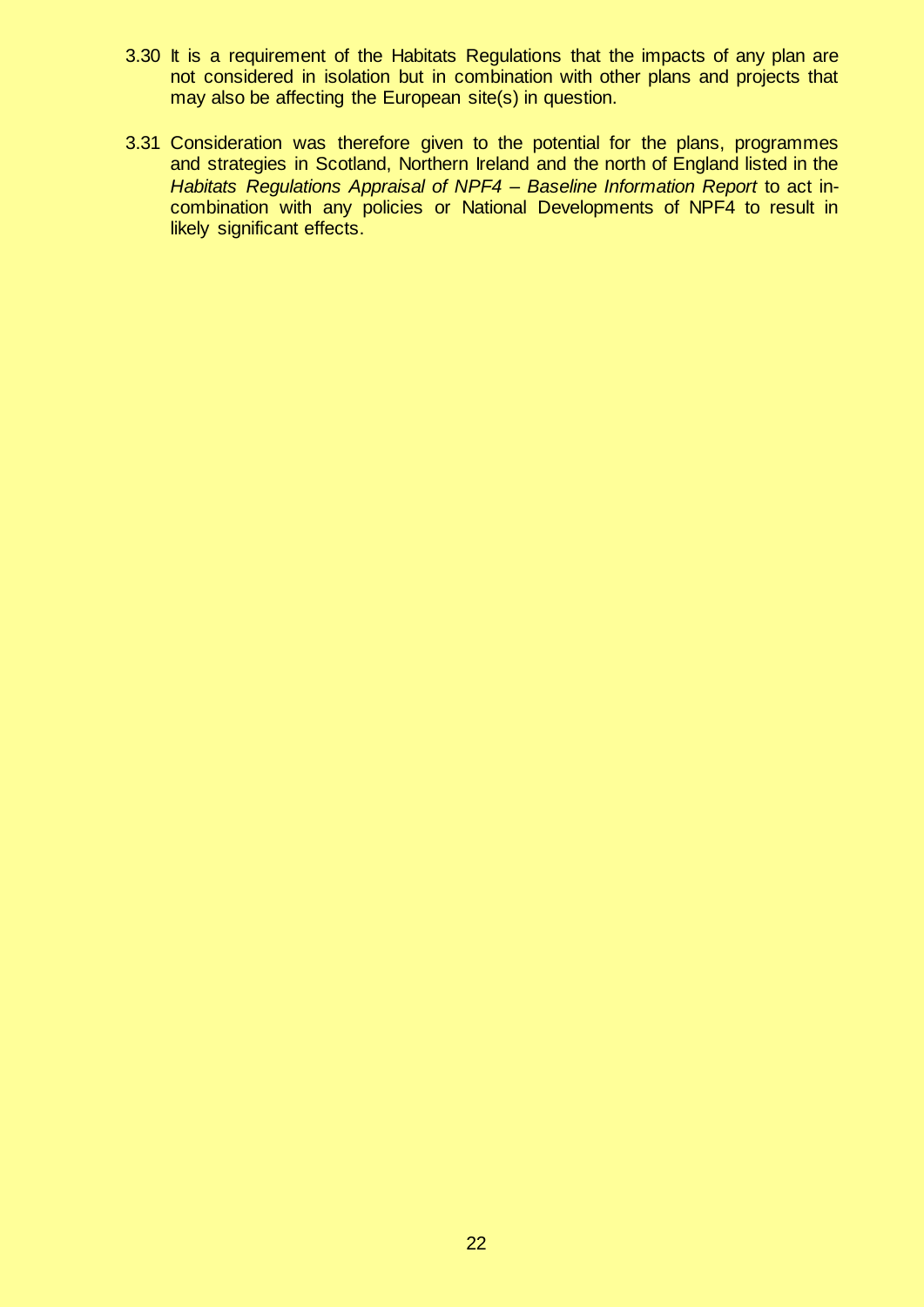#### <span id="page-22-0"></span>**Policy Screening**

4.1 No likely significant effects were identified from any draft policy. Although there are numerous policies which promote or support certain types of development that have the potential to result in likely significant effects, the policies themselves do not make specific allocations or commitments to a specific quantum or location of such development. All of the policies of NPF4 have therefore been screened out of further assessment.

#### **National Development Screening**

- 4.2 A summary of the HRA screening of the proposed National Developments for public consultation and associated proposals is provided in Table 5. A fuller description of the analysis for each is provided in Appendix A.
- 4.3 Of the 18 proposed National Developments for public consultation, 7 have been screened out of further assessment, as described in Table 5. These are:
	- **Central Scotland Green Network**
	- **National Walking, Cycling and Wheeling Network**
	- **Urban Mass/Rapid Transit Networks**
	- **Urban Sustainable, Blue and Green Drainage Solutions**
	- **EXECT** Circular Economy Materials Management Facilities
	- **Digital Fibre Network, and**
	- **Strategic Renewable Electricity Generation and Transmission Infrastructure.**
- 4.4 Likely significant effects from these proposed National Developments on European sites have been excluded, either because they are environmentally positive, because they lack clear spatial definition and cannot therefore be assessed, or because there are no realistic pathways for any identified impacts to significantly affect the qualifying features of any European site.
- 4.5 These 7 National Developments will not therefore be taken forward to the next stage and the appropriate assessment.
- 4.6 Likely significant effects were identified from the remaining proposed National Developments.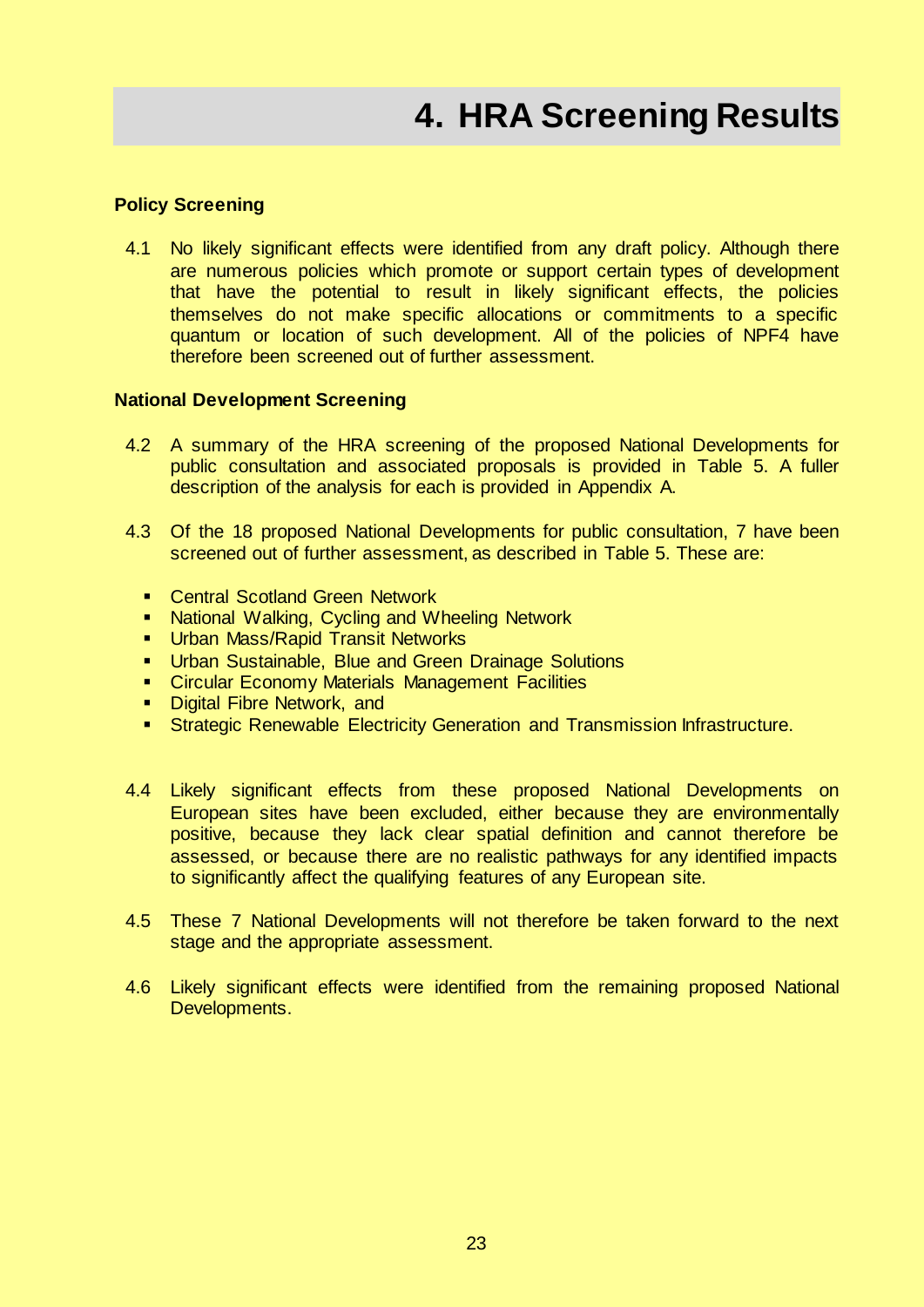| <b>National</b><br><b>Development</b>                                          | Summary of test of likely significant effects                                                                                                                                                                                                                                                                                                                                                                                                                                                                                                                                                                        | <b>HRA</b><br>screening<br>outcome |
|--------------------------------------------------------------------------------|----------------------------------------------------------------------------------------------------------------------------------------------------------------------------------------------------------------------------------------------------------------------------------------------------------------------------------------------------------------------------------------------------------------------------------------------------------------------------------------------------------------------------------------------------------------------------------------------------------------------|------------------------------------|
| <b>Central Scotland</b><br><b>Green Network</b>                                | The Central Scotland Green Network seeks an<br>expansion of green infrastructure and supports a<br>greener approach to development. At this stage, the<br>proposals under this National Development are too<br>broad and generally promote environmental benefits /<br>enhancements. For these two reasons, this National<br>Development can be screened out of further<br>assessment.                                                                                                                                                                                                                               | <b>Screened out</b>                |
| National Walking,<br><b>Cycling and</b><br>Wheeling<br><b>Network</b>          | This National Development seeks to promote active<br>travel across the country. It will focus on strategic gaps<br>and links that are required, links to multi-modal hubs,<br>and prioritising investment in areas to reduce<br>inequalities. It has very little spatial definition, and the<br>precise route of connections is unknown at this stage.<br>Therefore, in accordance with NatureScot guidance,<br>this National Development has been screened out of<br>further assessment as, in the absence of information<br>on active travel routes, effects on particular European<br>sites cannot be identified. | <b>Screened out</b>                |
| <b>Urban</b><br>Mass/Rapid<br><b>Transit Networks</b>                          | This National Development covers Edinburgh,<br>Glasgow and Aberdeen, and associated regions. It is<br>therefore only broadly spatially defined. However,<br>projects brought forward under this National<br>Development will be urban in nature. The only<br>European sites in the vicinity of these three cities are<br>marine or estuarine and are unlikely to be significantly<br>affected.                                                                                                                                                                                                                       | <b>Screened out</b>                |
| Urban<br>Sustainable, Blue<br>and Green<br><b>Drainage</b><br><b>Solutions</b> | Applies to the Glasgow and Edinburgh catchment<br>areas and seeks to build on the benefits of the<br>Metropolitan Glasgow Strategic Drainage Partnership.<br>This proposal is only very broadly spatially defined but<br>could potentially be connected to European sites within<br>the Clyde and Forth estuaries.<br>However, this National Development is essentially<br>environmentally positive (seeking to manage and treat<br>urban water run-off) and would not have likely                                                                                                                                   | <b>Screened out</b>                |
|                                                                                | significant effects of an adverse nature on this, or any<br>other, European site, either alone or in-combination<br>with other plans or projects.                                                                                                                                                                                                                                                                                                                                                                                                                                                                    |                                    |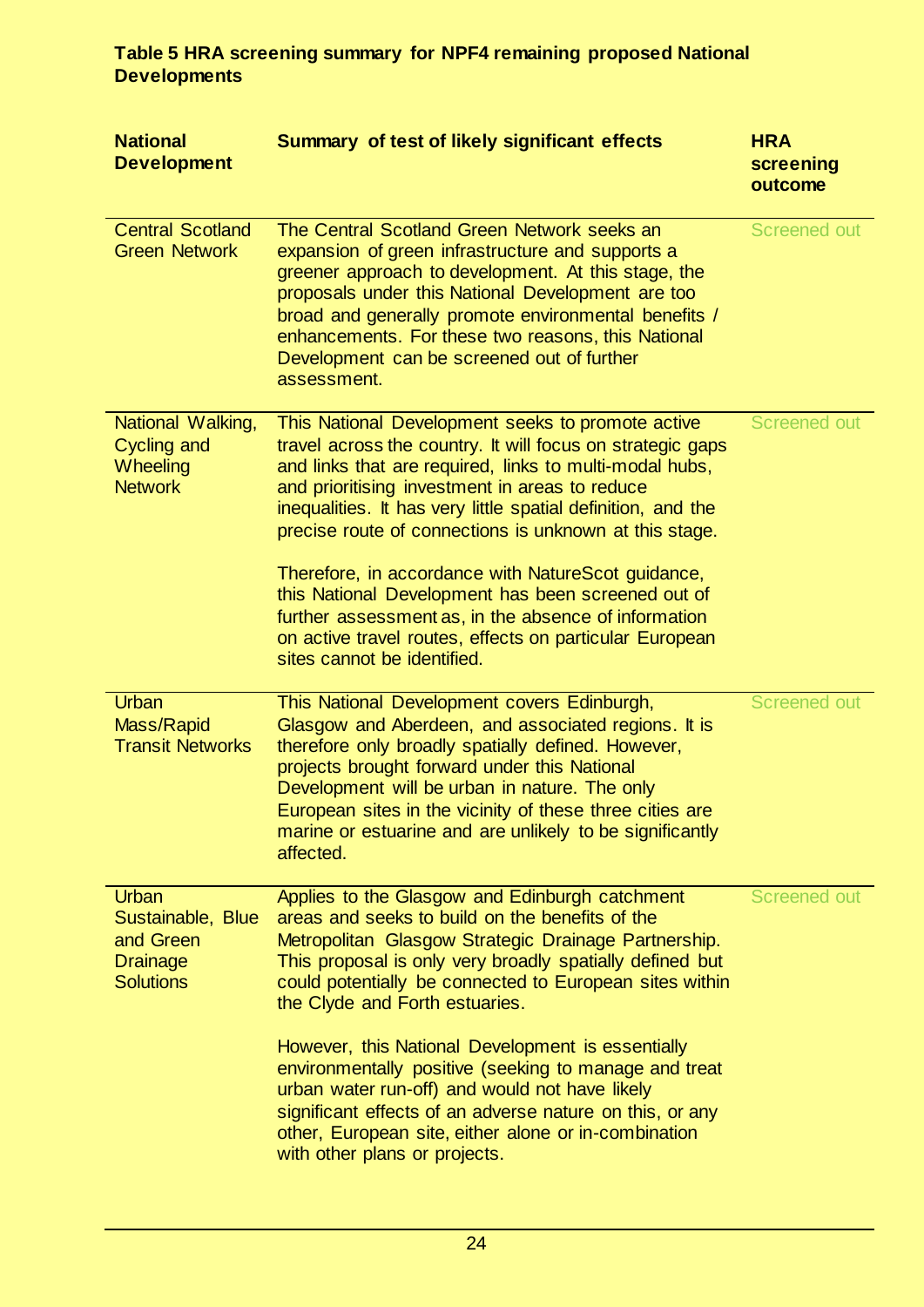| <b>Circular</b><br>Economy<br><b>Materials</b><br>Management<br><b>Facilities</b> | This proposed National Development applies<br>nationwide and establishes the need for sites and<br>facilities to retain the resource value of waste materials<br>in order to maximise the use of materials in the<br>economy and minimise the use of virgin materials in<br>order to reduce greenhouse gas emissions.<br>This proposed National Development has insufficient<br>spatial definition to identify possible links to European<br>sites across Scotland.                                                                                                                                                                                                                                                                                                                                                                                                                                                                                                                                                                                                                                                                                       | <b>Screened out</b> |
|-----------------------------------------------------------------------------------|-----------------------------------------------------------------------------------------------------------------------------------------------------------------------------------------------------------------------------------------------------------------------------------------------------------------------------------------------------------------------------------------------------------------------------------------------------------------------------------------------------------------------------------------------------------------------------------------------------------------------------------------------------------------------------------------------------------------------------------------------------------------------------------------------------------------------------------------------------------------------------------------------------------------------------------------------------------------------------------------------------------------------------------------------------------------------------------------------------------------------------------------------------------|---------------------|
| <b>Digital Fibre</b><br><b>Network</b>                                            | It is likely that projects brought forward under this<br>National Development will be associated with existing<br>infrastructure (e.g. roads and housing).<br>This National Development also applies to the whole of<br>Scotland and has no spatial definition and cannot be<br>linked to any European sites.                                                                                                                                                                                                                                                                                                                                                                                                                                                                                                                                                                                                                                                                                                                                                                                                                                             | <b>Screened out</b> |
| <b>Islands Hub for</b><br><b>Net Zero</b>                                         | There are several proposals associated with the<br>National Islands Centre for Net Zero National<br>Development on Shetland, Orkney and the Western<br>Isles. Those which involve the creation of new ports, or<br>the extension of existing port facilities (including any<br>land reclamation), have the potential to significantly<br>affect foraging seabirds from several nearby SPAs<br>during the breeding season. Impacts which could arise<br>include pollution of the marine environment, changes<br>to coastal processes, and disturbance and/or<br>displacement of birds due to construction activities or<br>increased ship movements. The Arnish Renewables<br>Base and Deep Water Port near Stornoway is also in<br>very close proximity to the Inner Hebrides and the<br>Minches SAC, designated for harbour porpoise. This<br>species could be impacted in the same way as<br>seabirds above, but could also be subject to collision<br>with moving vessels.<br>The onshore proposals for Shetland has the potential<br>to significantly affect several European sites depending<br>on the precise route of, for example, new pipelines. | <b>Screened in</b>  |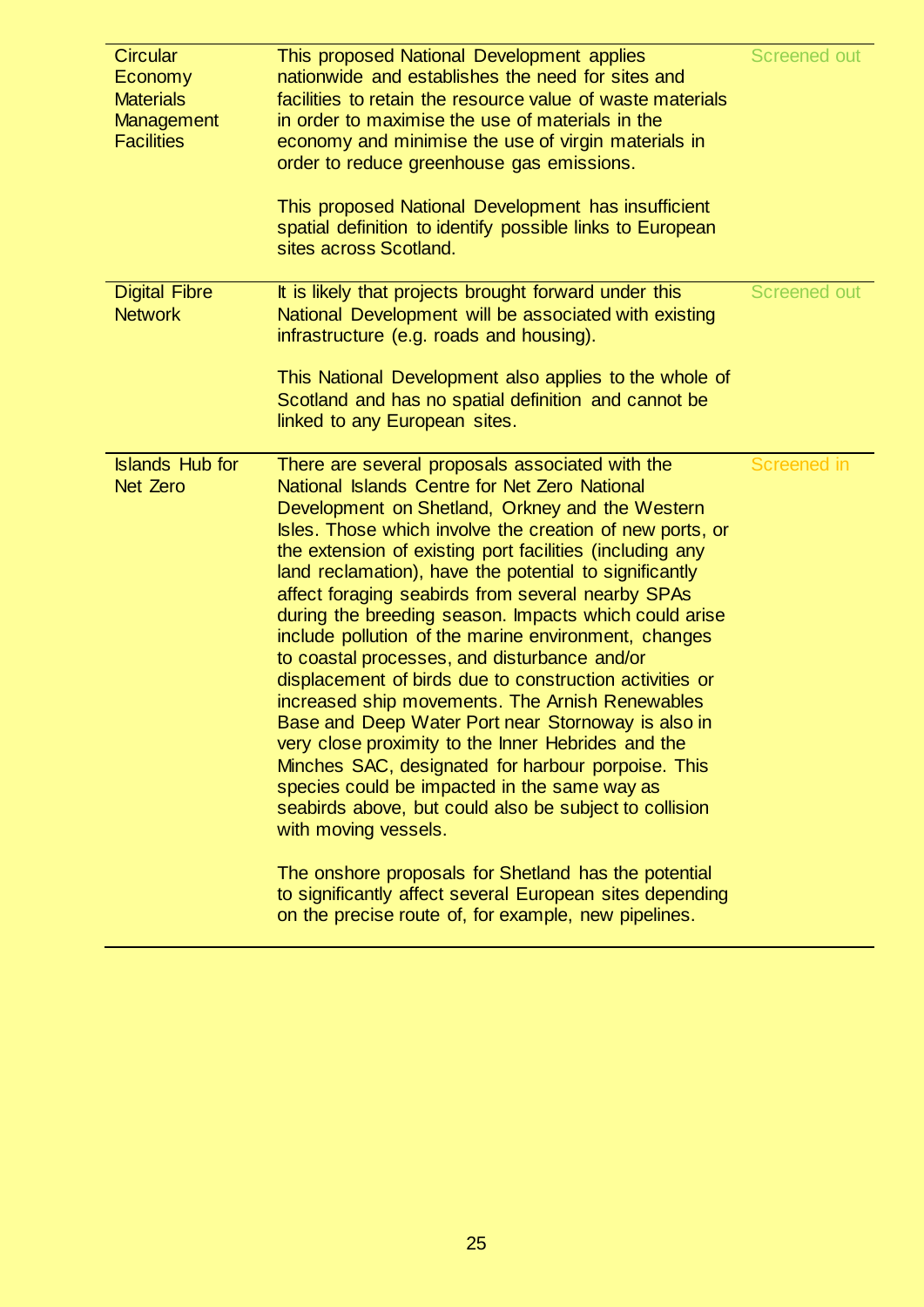| <b>Industrial Green</b><br><b>Transition Zones</b> | This National Development includes multiple proposals<br>involving new projects. These include locations around<br>St Fergus, Peterhead and the Firth of Forth, and have<br>the potential to result in several impacts such as loss of<br>functionally-linked habitat and disturbance of qualifying<br>species. Offshore works in the Firth of Forth also have<br>the potential to effectively act as a barrier (due to<br>disturbance) to migratory Atlantic salmon and/or<br>lamprey species of the upstream River Teith SAC.                                                                                                                                                                                                                                                                                                                                                                                                                                                                                                                                                                                                                                   | Screened in |
|----------------------------------------------------|-------------------------------------------------------------------------------------------------------------------------------------------------------------------------------------------------------------------------------------------------------------------------------------------------------------------------------------------------------------------------------------------------------------------------------------------------------------------------------------------------------------------------------------------------------------------------------------------------------------------------------------------------------------------------------------------------------------------------------------------------------------------------------------------------------------------------------------------------------------------------------------------------------------------------------------------------------------------------------------------------------------------------------------------------------------------------------------------------------------------------------------------------------------------|-------------|
| <b>Pumped Hydro</b><br><b>Storage</b>              | Generally applies to the whole of Scotland but includes<br>a specific proposal for Cruachan 2, at Loch Awe. This<br>project would either be within or directly adjacent to the<br>Glen Etive and Glen Fyne SPA (designated for golden<br>eagle) and the Loch Etive Woods SAC (designated for<br>woodland habitats and otter). It could therefore result in<br>the direct loss of qualifying habitat and/or loss of<br>habitat supporting these qualifying species. There is<br>also the potential for pollution impacts on qualifying<br>and supporting habitats, and for disturbance to the<br>qualifying species both within and outside of the<br>boundaries of the European sites.<br>Although locations are unknown, additional projects<br>brought forward under this National Development could<br>be linked to other European sites across Scotland,<br>especially as impacts to the freshwater environment<br>can occur over relatively large distances.                                                                                                                                                                                                 | Screened in |
| <b>Hunterston</b><br><b>Strategic Asset</b>        | The location of this proposed National Development is<br>well defined, allowing for straightforward screening.<br>The nearest SPA for wide ranging seabird species is<br>Ailsa Craig SPA, approximately 50km distant. This is<br>within the foraging range adopted by this HRA<br>screening when considering the distance at which<br>seabirds may travel beyond SPA boundaries. Any<br>increase in marine vessel movements to and from<br>Hunterston could impact on foraging by the qualifying<br>seabirds of Ailsa Craig SPA (and potentially on other<br>SPAs further afield), depending on the routes taken<br>and the numbers involved.<br>The only terrestrial SPAs within 20 km are<br>Renfrewshire Heights SPA and Arran Moors SPA.<br>These are both designated for breeding hen harrier,<br>and are both situated beyond the core foraging range<br>of this species from the Hunterston Strategic Asset<br>National Development.<br>The nearest SACs are Bankhead Moss, Beith SAC,<br>Cockinhead Moss SAC, and Dykeneuk Moss SAC. All<br>are approximately 15 km distant and designated for<br>raised bog habitat. This is well beyond the distance at | Screened in |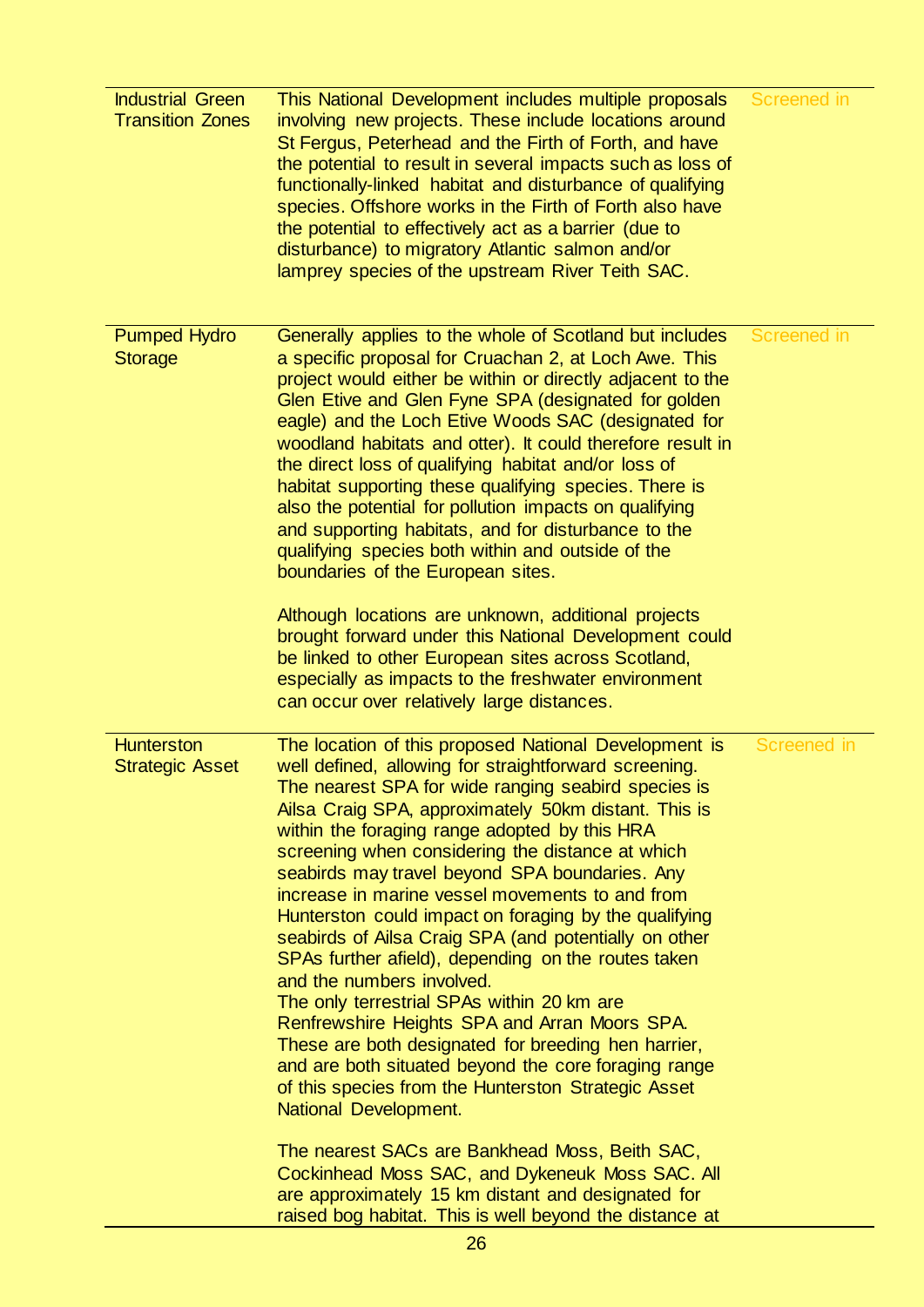|                                                                                                                       | which any impacts (e.g. air quality changes) could<br>reach these sites to have any effect.                                                                                                                                                                                                                                                                                                                                                                                                                                                                                                                                                                                                                                                                                                                                                                                                                                                                                                                                                                                                                                                                                                                                                                                                                                      |              |
|-----------------------------------------------------------------------------------------------------------------------|----------------------------------------------------------------------------------------------------------------------------------------------------------------------------------------------------------------------------------------------------------------------------------------------------------------------------------------------------------------------------------------------------------------------------------------------------------------------------------------------------------------------------------------------------------------------------------------------------------------------------------------------------------------------------------------------------------------------------------------------------------------------------------------------------------------------------------------------------------------------------------------------------------------------------------------------------------------------------------------------------------------------------------------------------------------------------------------------------------------------------------------------------------------------------------------------------------------------------------------------------------------------------------------------------------------------------------|--------------|
|                                                                                                                       | Therefore, likely significant effects from this proposed<br>National Development cannot be excluded for SPAs<br>designated for breeding seabirds. However, it is very<br>unlikely to have any significant effects on terrestrial<br><b>SPAs or SACs.</b>                                                                                                                                                                                                                                                                                                                                                                                                                                                                                                                                                                                                                                                                                                                                                                                                                                                                                                                                                                                                                                                                         |              |
| <b>Chapelcross</b><br><b>Power Station</b><br>Redevelopment                                                           | Chapelcross Power Station is within 5 km of the<br>Solway Firth SPA and the Upper Solway Flats and<br>Marshes Ramsar site, designated for a range of<br>wintering waterbirds which could occur in grassland<br>within and surrounding the site. It is also within core<br>foraging range (20 km) of pink-footed geese belonging<br>to the Castle Loch, Lochmaben SPA. There is the<br>potential for loss of functionally-linked habitat (either<br>directly or due to disturbance displacement).<br>The site also appears to be hydrologically linked via<br>the Gullielands Burn to the River Annan, and<br>downstream to the Solway Firth SAC. Development<br>activities could therefore impact upon qualifying<br>lamprey species, for example through waterborne<br>pollution or hydrological changes to the watercourse.<br>Although no detail of specific proposals is provided,<br>any industrial development which involves emissions to<br>air from stacks (e.g. for hydrogen generation) could<br>have impacts on European sites up to 15 km distant.<br>Raeburn Flow SAC and Solway Mosses North SAC<br>are both approximately within this distance of<br>Chapelcross. They are both designated for raised bog<br>habitats which are sensitive to air quality impacts and<br>may therefore be significantly affected. | Screened in  |
| <b>Strategic</b><br>Renewable<br><b>Electricity</b><br>Generation and<br><b>Transmission</b><br><b>Infrastructure</b> | This National Development includes the following<br>nationwide, generic proposals: National Renewable<br>Energy Generation Network; High Voltage Electricity<br><b>Transmission Network; Onshore Development</b><br>Ancillary to Offshore Wind Farms; and, Interconnectors<br>from the Highlands and Islands to the Central Belt. All<br>of these proposals have a substantial likelihood of<br>causing likely significant effects on European sites,<br>depending on where they take place. However, there is<br>no spatial definition associated with these proposals<br>and, following NatureScot (SNH 2014) guidance, this<br>National Development screens out as effects on any<br>particular European site cannot be identified.                                                                                                                                                                                                                                                                                                                                                                                                                                                                                                                                                                                           | Screened out |
| <b>High Speed Rail</b>                                                                                                | The proposed national development is to support the<br>implementation of new infrastructure to improve rail<br>capacity and connectivity on the main cross-border<br>routes, the East and West Coast Mainlines. There is<br>very little spatial information available. However,                                                                                                                                                                                                                                                                                                                                                                                                                                                                                                                                                                                                                                                                                                                                                                                                                                                                                                                                                                                                                                                  | Screened in  |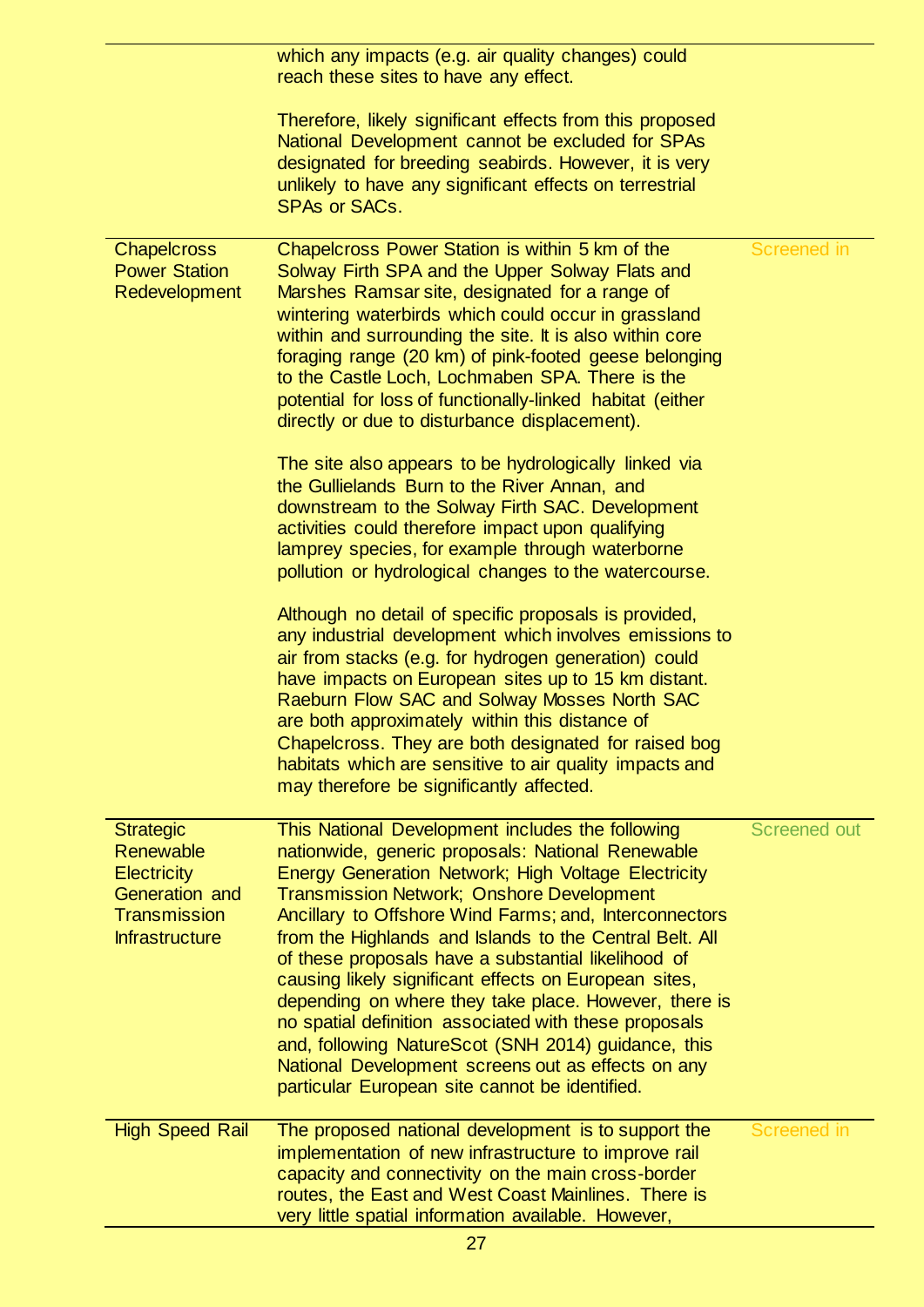|                             | development in proximity to the Firth of Forth could<br>have likely significant effects, for example through<br>disturbance of qualifying species using functionally-<br>linked habitat, or through the direct loss of such<br>habitat.                                                                                                                                                                                                                                                                                                                                                                                                                                                                                                                                                                                                                                                                                                                                                                                                                                             |                    |
|-----------------------------|-------------------------------------------------------------------------------------------------------------------------------------------------------------------------------------------------------------------------------------------------------------------------------------------------------------------------------------------------------------------------------------------------------------------------------------------------------------------------------------------------------------------------------------------------------------------------------------------------------------------------------------------------------------------------------------------------------------------------------------------------------------------------------------------------------------------------------------------------------------------------------------------------------------------------------------------------------------------------------------------------------------------------------------------------------------------------------------|--------------------|
| <b>Clyde Mission</b>        | The footprint includes the parts of the Clyde Gateway,<br>River Clyde Waterfront, North Clyde River Bank and<br>River Clyde Corridor frameworks and aims to<br>repurpose vacant and derelict land. A range of<br>development types are possible. Impact sources will<br>depend on the nature of projects brought forward, but<br>could include: the spread of invasive non-native<br>species, waterborne and airborne pollution, the loss of<br>functionally-linked habitat, disturbance of species using<br>functionally-linked habitat, and increased recreational<br>pressure. There are three European sites which could<br>be linked to projects under this National Development:<br>the Inner Clyde SPA, Black Cart SPA and Clyde Valley<br>Woods SAC. Other European sites are too distant for<br>there to be realistic pathways for effects (e.g. they are<br>beyond the distance at which air quality changes could<br>cause significant effects, or they are remote upland<br>sites which are unlikely to experience a significant<br>increase in recreational pressure). | <b>Screened in</b> |
| Aberdeen<br><b>Harbour</b>  | Projects brought forward under this National<br>Development are likely to be immediately adjacent to<br>(or even within) the River Dee SAC and in close<br>proximity to the Ythan Estuary, Sands of Forvie and<br>Meikle Loch SPA. Further afield, Aberdeen Harbour is<br>within the foraging range of qualifying seabirds of<br>Fowlsheugh SPA and several of the SPAs covering the<br>Firth of Forth, in addition to grey seal and bottlenose<br>dolphins associated with the following: Berwickshire<br>and North Northumberland Coast SAC, Isle of May<br>SAC and Moray Firth SAC.<br>Depending on the nature of projects brought forward,<br>there is the potential for a range of impacts to result in<br>likely significant effects on the qualifying features of<br>these European sites.                                                                                                                                                                                                                                                                                   | <b>Screened in</b> |
| <b>Dundee</b><br>Waterfront | The Dundee Waterfront National Development and<br>associated proposals may include projects directly within<br>the Firth of Tay and Eden Estuary SAC and Firth of Tay<br>and Eden Estuary SPA. There is the possibility of direct<br>habitat loss from within these site boundaries, and for<br>other impacts including changes to coastal processes,<br>loss of functionally-linked habitat, disturbance of<br>qualifying species, mortality or injury of qualifying<br>species, and the spread of invasive non-native species.<br>In addition to the aforementioned sites, there are<br>pathways for these impacts to affect the following<br>European sites: River Tay SAC, Isle of May SAC, and<br>Berwickshire and North Northumberland Coast SAC.                                                                                                                                                                                                                                                                                                                             | Screened in        |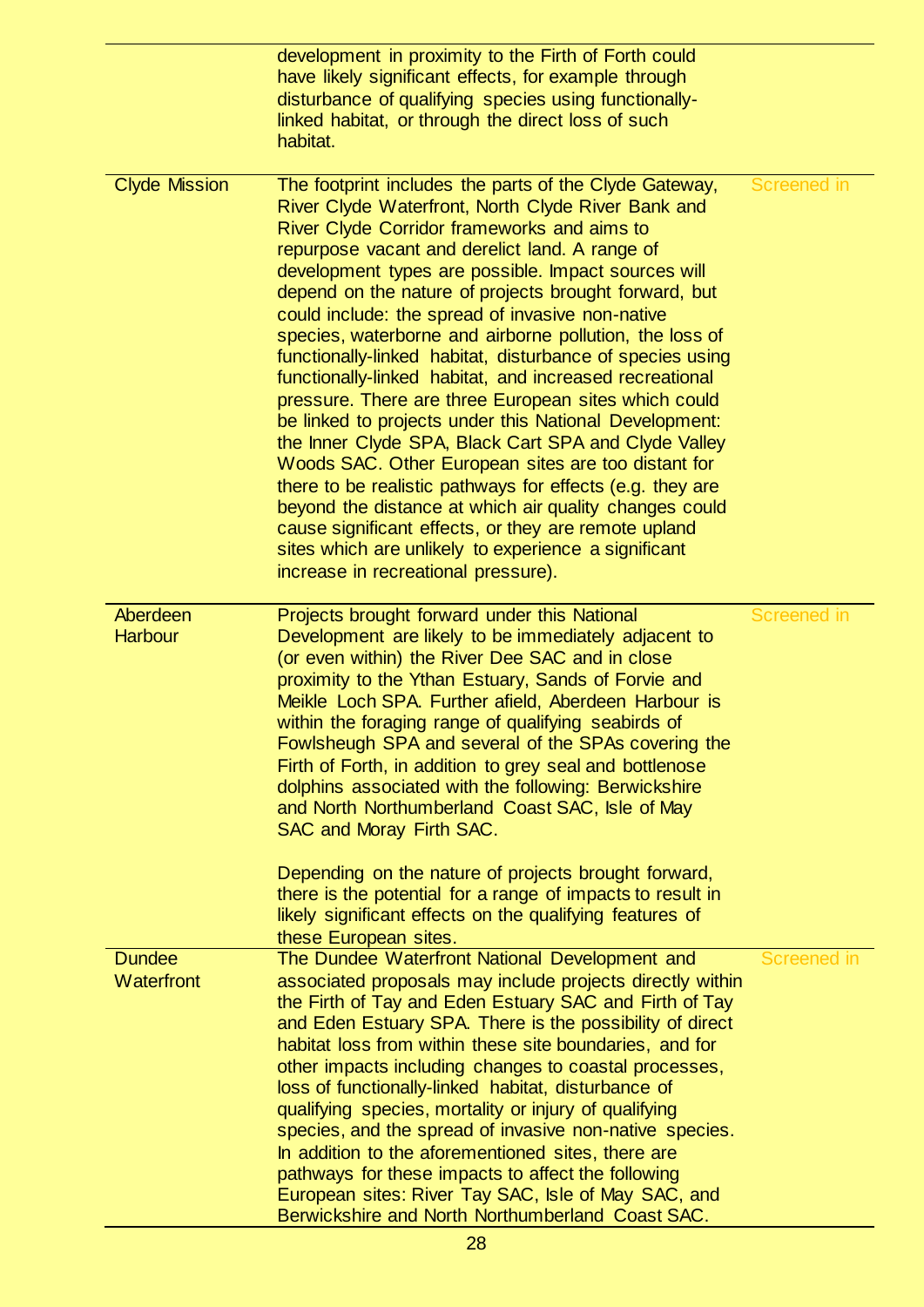| Edinburgh<br>Waterfront     | This National Development is at least broadly spatially<br>defined, and covers sites between Leith and Granton.<br>Projects progressed under this National Development<br>could be immediately adjacent to, or otherwise in close<br>proximity to the Firth of Forth SPA, Imperial Dock, Leith<br>SPA, and the Outer Firth of Forth and St Andrews Bay<br>Complex SPA. Birds associated with the Forth Islands<br>SPA may also occur along the coast in the vicinity of<br>this National Development. Projects involving works<br>within the marine environment could impact upon grey<br>seal, harbour seal and/or bottlenose dolphin from the<br>Isle of May SAC, Berwickshire and North<br>Northumberland Coast SAC, Firth of Tay and Eden<br>Estuary SAC, and/or the Moray Firth SAC.                                                                                                                                                                                                                                                                                                                                                                                                                                                                                                                                                                                                                                                                                                                                                                                                                                            | Screened in |
|-----------------------------|--------------------------------------------------------------------------------------------------------------------------------------------------------------------------------------------------------------------------------------------------------------------------------------------------------------------------------------------------------------------------------------------------------------------------------------------------------------------------------------------------------------------------------------------------------------------------------------------------------------------------------------------------------------------------------------------------------------------------------------------------------------------------------------------------------------------------------------------------------------------------------------------------------------------------------------------------------------------------------------------------------------------------------------------------------------------------------------------------------------------------------------------------------------------------------------------------------------------------------------------------------------------------------------------------------------------------------------------------------------------------------------------------------------------------------------------------------------------------------------------------------------------------------------------------------------------------------------------------------------------------------------|-------------|
| <b>Stranraer</b><br>Gateway | Onshore developments within the towns of Stranraer or Screened in<br>Cairnryan are unlikely to affect any European site.<br>Developments in the surrounding area could be<br>connected to the Glen App and Galloway Moors SPA,<br>or the Loch of Inch and Torrs Warren SPA (for<br>example resulting in the loss of functionally-linked<br>habitat used by qualifying Greenland white-fronted<br>geese and/or hen harrier).<br>Projects which involve works in the marine<br>environment, particularly piling, or which increase the<br>number of ship or other vessel movements, could<br>impact on marine mammals through noise disturbance<br>and/or injury or mortality. From Northern Ireland, grey<br>seals from The Maidens SAC could be affected.<br>Likewise, qualifying seabird species from the Ailsa<br>Craig SPA (or more distant SPAs designated for<br>seabirds) foraging outside of the boundary of the site<br>could also be impacted by disturbance from the same<br>sources.<br>The precise nature of transport infrastructure projects<br>associated with the South West Scotland Strategic<br>Transport Corridor is unknown. In the event of<br>upgrades to the A75 or the A77 roads this could impact<br>on the following sites due to direct habitat loss,<br>waterborne pollution, airborne pollution and/or<br>disturbance of qualifying species: Lendalfoot Hills<br>Complex SAC, Flow of Dergoals SAC, River Bladnoch<br>SAC, Solway Firth SPA, and Loch Ken and River Dee<br>Marshes SPA. Other transport infrastructure projects<br>are not defined at this stage but could affect additional<br>sites. |             |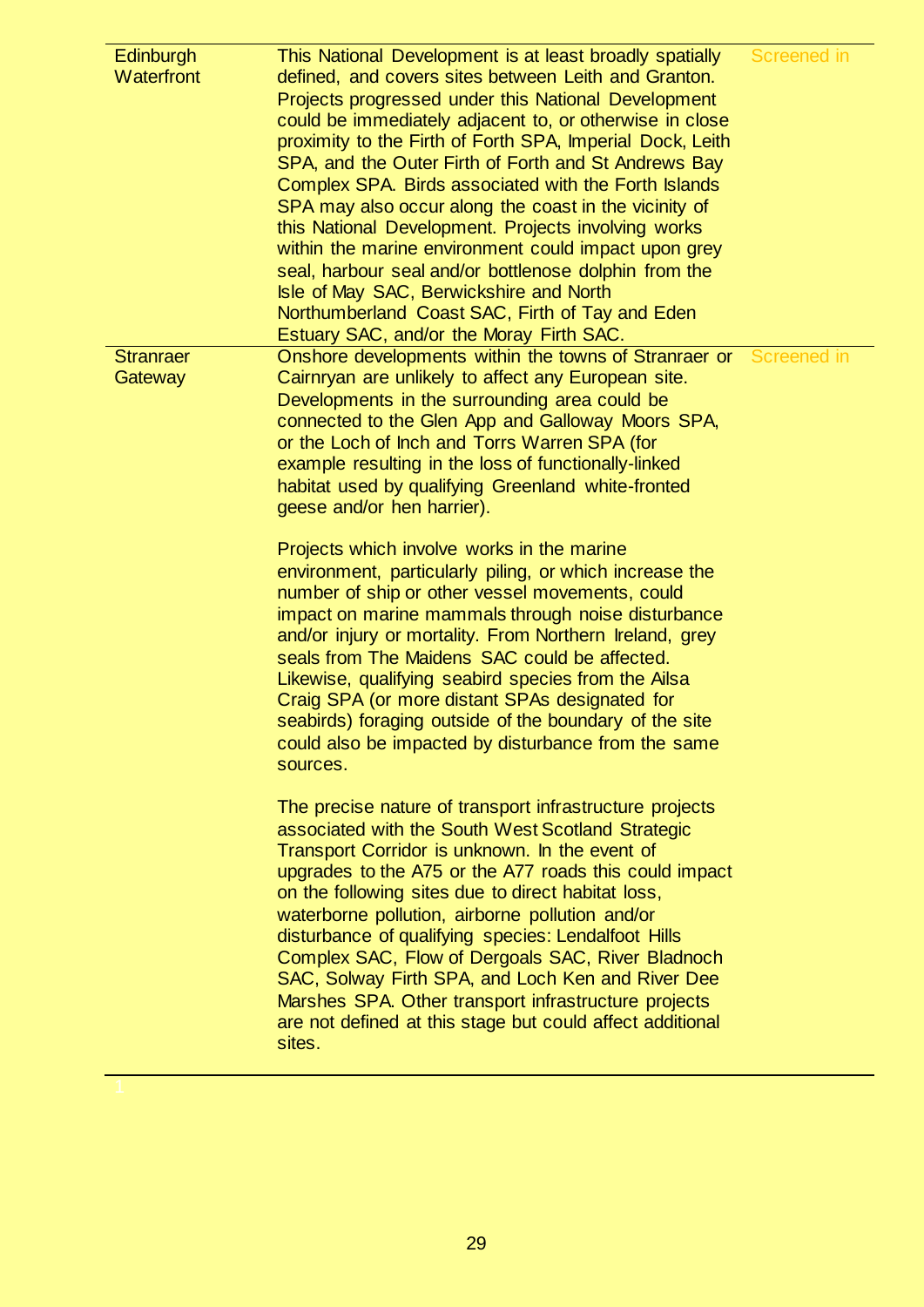#### **In-combination Assessment**

- 4.7 No likely significant effects were identified from any of the policies contained within NPF4. Although there are several which promote development which is of a type which has the potential to result in likely significant effects, none are sufficiently spatially defined to allow such a conclusion to be drawn. For this reason, at the level of detail provided, it is similarly impossible to identify where there could be in-combination effects from the policies or developments promoted by other national (or local) plans, programmes or strategies.
- 4.8 The possibility of in-combination effects arising from interactions between the 11 screened in National Developments and other plans or projects will be considered in more detail during the appropriate assessment stage of the HRA of NPF4.
- 4.9 For the 7 National Developments which have been screened out, no incombination effects have been identified, as set out in Table 7. However, this assessment has been carried out on the basis of the limited detail available at the high-level of a national plan. Further consideration of in-combination effects must be given during appraisals at lower levels of planning, including for individual proposed projects.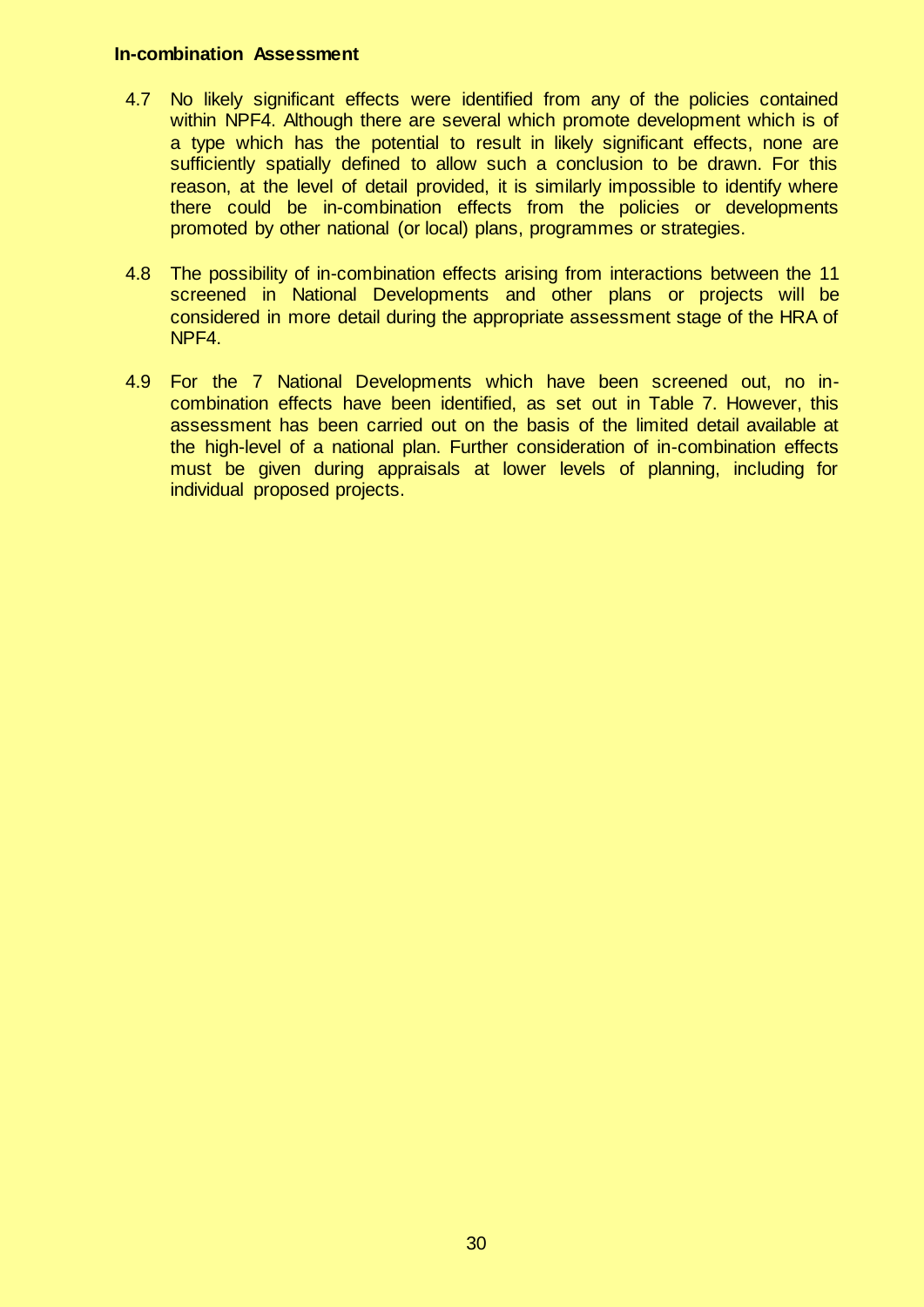| <b>National</b><br><b>Development</b>                                                        | Assessment of in-combination effects                                                                                                                                                                                                                                                                                                                                                                                                                                                                                                                                            | In-combination<br>effects<br>identified? |
|----------------------------------------------------------------------------------------------|---------------------------------------------------------------------------------------------------------------------------------------------------------------------------------------------------------------------------------------------------------------------------------------------------------------------------------------------------------------------------------------------------------------------------------------------------------------------------------------------------------------------------------------------------------------------------------|------------------------------------------|
| <b>Central</b><br><b>Scotland Green</b><br><b>Network</b>                                    | The proposals under this National Development lack<br>spatial definition and do not permit for thorough<br>consideration of in-combination effects. Moreover,<br>projects brought forward under this National<br>Development are expected to be generally<br>environmentally positive, so adverse in-combination<br>effects are unlikely.                                                                                                                                                                                                                                       | <b>No</b>                                |
| <b>National</b><br>Walking,<br><b>Cycling and</b><br>Wheeling<br><b>Network</b>              | The proposals under this National Development lack<br>spatial definition and do not permit for thorough<br>consideration of in-combination effects.                                                                                                                                                                                                                                                                                                                                                                                                                             | <b>No</b>                                |
| <b>Urban</b><br>Mass/Rapid<br><b>Transit</b><br><b>Networks</b>                              | The urban location of projects brought forward under<br>this National Development means it is unlikely that<br>impacts will be sufficient to significantly affect<br>European sites. This is true when considering such<br>projects individually, or in-combination with other<br>projects which may be undertaken in the same urban<br>settings.                                                                                                                                                                                                                               | <b>No</b>                                |
| <b>Urban</b><br>Sustainable,<br><b>Blue and Green</b><br><b>Drainage</b><br><b>Solutions</b> | Projects brought forward under this National<br>Development are expected to be environmentally<br>positive, and it is unlikely that adverse impacts will<br>arise which could act in-combination with other plans<br>or projects to result in significant effects.                                                                                                                                                                                                                                                                                                              | <b>No</b>                                |
| <b>Circular</b><br>Economy<br><b>Materials</b><br><b>Management</b><br><b>Facilities</b>     | For the reasons set out in the row above, in-<br>combination effects with development at Hunterston<br>have not been identified.<br>Aside from Hunterston, this National Development<br>lacks sufficient spatial detail to permit thorough<br>consideration of in-combination effects. However, air<br>quality impacts from projects brought forward under<br>this National Development could result in significant<br>effects, and this would include through the<br>cumulative impacts arising from other airborne<br>pollution sources (e.g. industry, transportation etc.). | <b>No</b>                                |
| <b>Digital Fibre</b><br><b>Network</b>                                                       | This National Development has no spatial definition<br>and it is therefore impossible to consider in-<br>combination effects. However, the nature of projects<br>brought forward under Digital Fibre Network are<br>unlikely to be of a scale or nature, or in a location,<br>which gives rise to significant effects, either alone or<br>in-combination with other plans or projects.                                                                                                                                                                                          | <b>No</b>                                |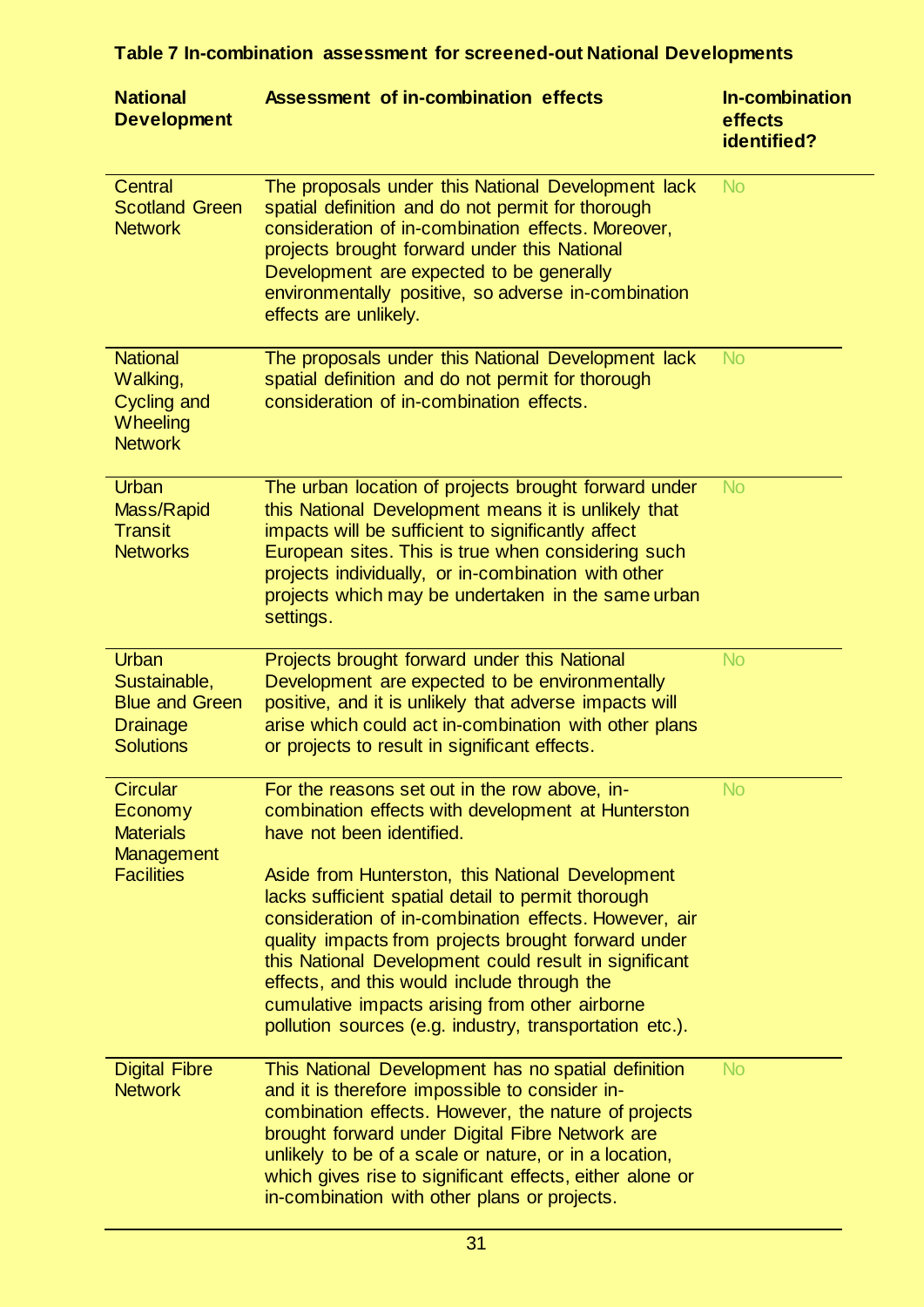| <b>Strategic</b>      | The proposals under this National Development lack  | - No |
|-----------------------|-----------------------------------------------------|------|
| Renewable             | spatial definition and do not permit for thorough   |      |
| <b>Electricity</b>    | consideration of in-combination effects. However,   |      |
| Generation and        | projects brought forward under this National        |      |
| <b>Transmission</b>   | Development have the potential to cause significant |      |
| <b>Infrastructure</b> | effects, both alone and in-combination with other   |      |
|                       | projects or plans, depending on their location.     |      |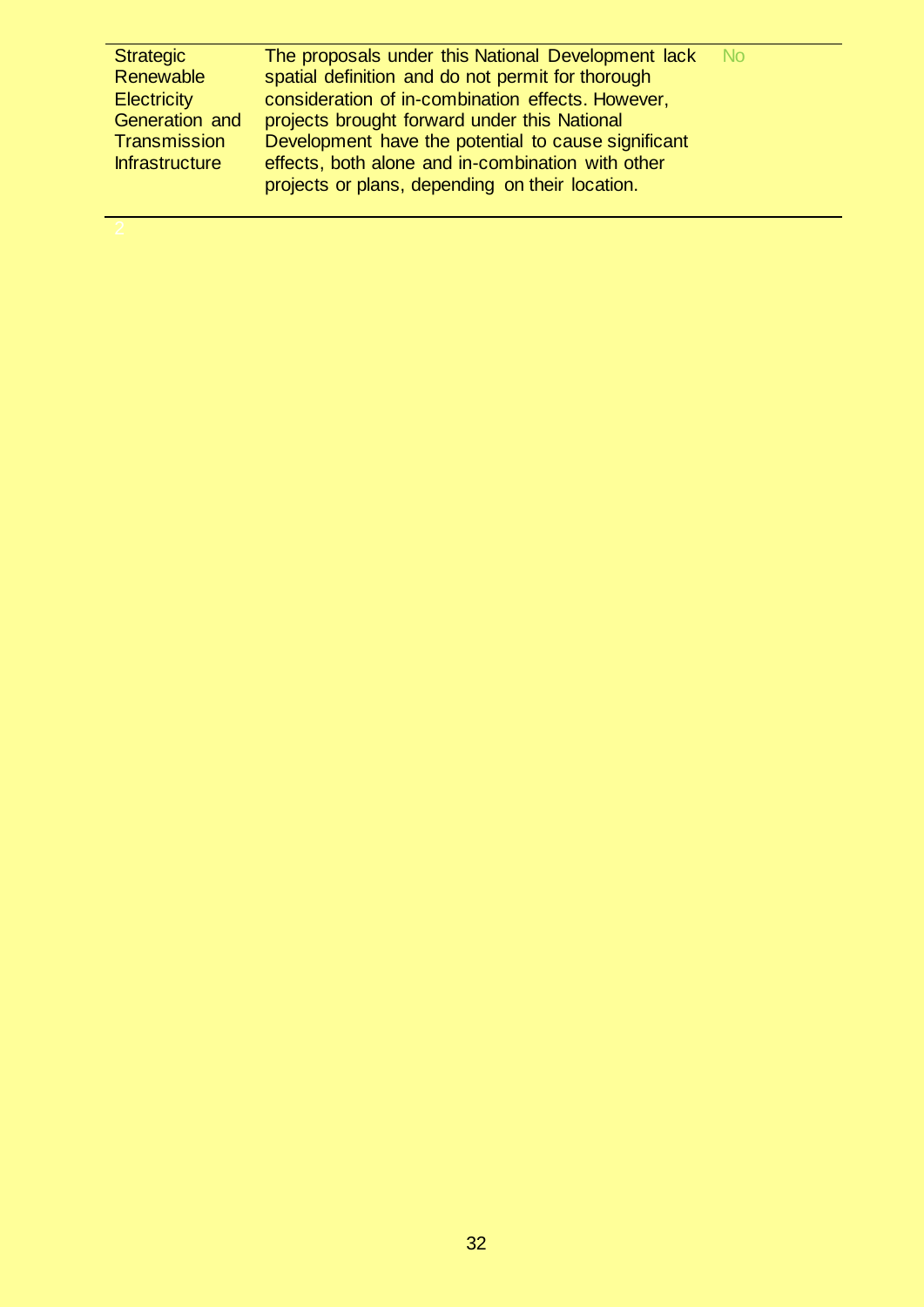- <span id="page-32-0"></span>5.1 No likely significant effects were identified from any of the policies contained with NPF4 and all have been screened out of further assessment in subsequent stages of the HRA.
- 5.2 Although there are numerous policies which promote or support types of development, the policies themselves do not make specific allocations or commitments to a specific quantum or location of such development. As such, the policies will not result in likely significant effects on European sites. Where specific plans or proposals are brought forward at lower levels of the planning system, and as further detail becomes available, these will be subject to all relevant assessment and appraisal requirements. This will include at the level of local development plan and for individual projects which are proposed and supported by relevant policies of NPF4.
- 4.10 Of the 18 National Developments for public consultation, 7 have been screened out of further assessment:
	- Central Scotland Green Network
	- **National Walking, Cycling and Wheeling Network**
	- **Urban Mass/Rapid Transit Networks**
	- **Urban Sustainable, Blue and Green Drainage Solutions**
	- **EXECT** Circular Economy Materials Management Facilities
	- **Digital Fibre Network, and**
	- **Strategic Renewable Electricity Generation and Transmission Infrastructure.**
- 4.11 Likely significant effects from these National Developments on European sites were excluded, either alone or in-combination with other plans or projects. This is because they are: a) environmentally positive, b) because they lack clear spatial definition and cannot therefore be assessed, or  $c$ ) because there are no realistic pathways for any identified impacts to significantly affect the qualifying features of any European site. These five National Developments will not therefore be taken forward to the next stage of appropriate assessment.
- 4.12 Likely significant effects were identified from the remaining 11 National Developments. These will all require further appraisal as part of the appropriate assessment stage of the HRA of NPF4. It is at this stage this next stage consideration can and will be given to the requirement for mitigation measures to avoid adverse effects on the integrity of any European sites from projects brought forward under these National Developments.